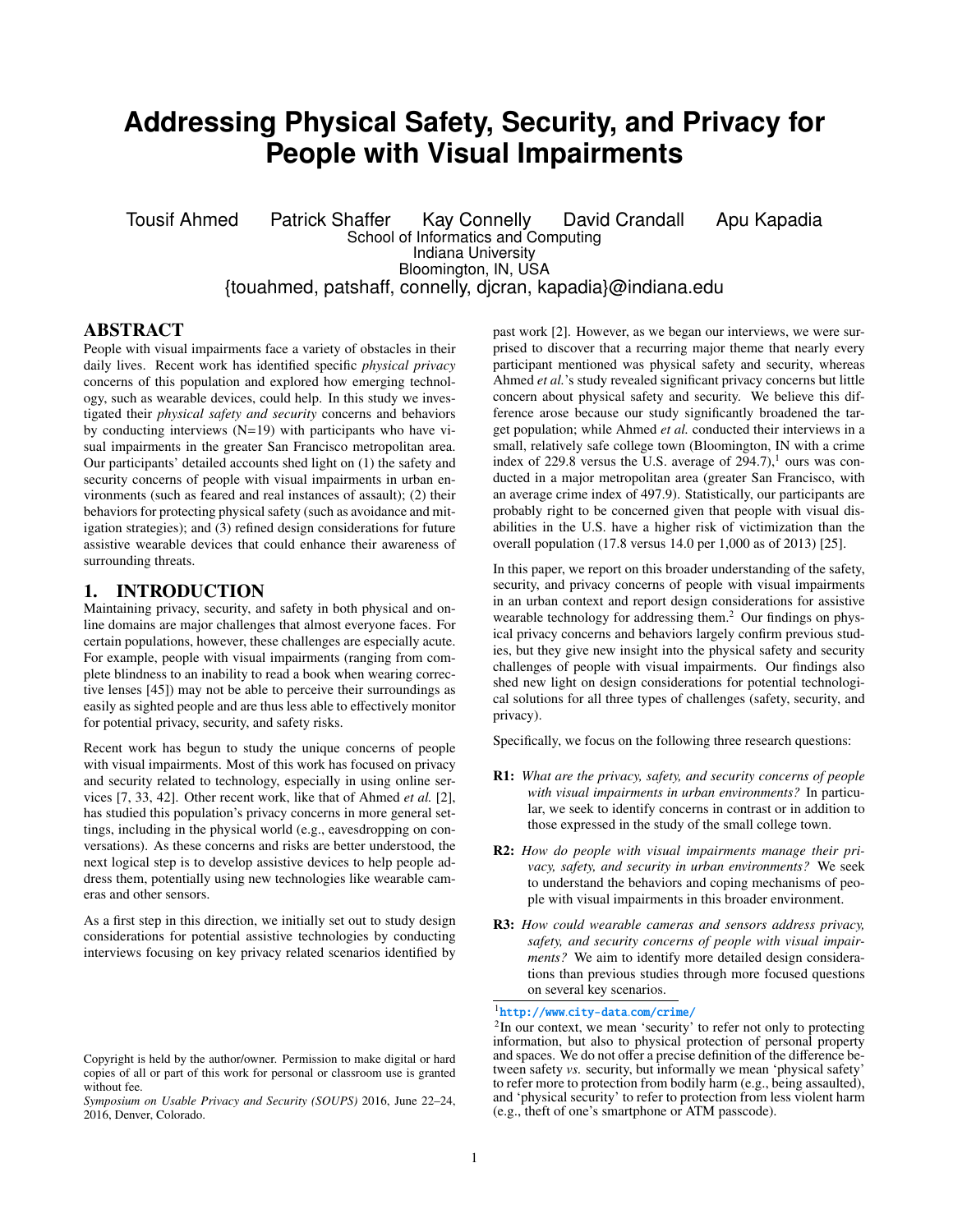To answer these questions, we conducted semi-structured interviews with a diverse group of people with visual impairments (N=19) living in the greater San Francisco metropolitan area, including people with a range of impairments and of different ages. Using scenarios from Ahmed *et al.*, our participants described significant physical safety and security *concerns* not reported earlier, e.g., in public transit, at automated teller machine (ATM) booths, and even in private spaces that sighted people may consider safe. We identified various coping *behaviors* that people with visual impairments currently use to address these concerns, such as avoidance, repositioning, and technology use. The interviews revealed several new and refined design *considerations* for assistive devices that could provide alternatives for addressing the behaviors. For instance, a majority of our participants described wanting to know about the presence and intentions of other people in their immediate physical vicinity, as well as an ability to collect forensic evidence (e.g., imagery to share with law enforcement) of a physical assault.

## 2. BACKGROUND

Before describing work related to our study, we begin by introducing background related to visual impairments in general, including key terminology and a brief overview of existing assistive devices.

## 2.1 Key Terminology

The estimated 285 million people living with visual impairments worldwide experience a variety of difficulties with their sense of sight [\[46\]](#page-13-3). Clinically, 'visual impairment' is defined as a "visual acuity of 20/70 or worse in the better eye with best correction, or a total field loss of 140 degrees" [\[4\]](#page-11-2). 'Severe visual impairment' usually implies a corrected visually acuity of 20/200 or worse. 'Low vision' is sight "that may be severe enough to hinder an individual's ability to complete daily activities such as reading, cooking, or walking outside safely, while still retaining some degree of usable vision" [\[4\]](#page-11-2). Finally, 'total blindness' describes a person's inability to see anything with either eye.

Visual impairments also come in a variety of forms. The most common causes of visual impairment stem from the inability to correct refractive issues (43% of cases) and diseases including cataracts (33%) and glaucoma (2%) [\[46\]](#page-13-3). Other cases are caused by accidents, other diseases, or a reduction in vision or vision processing such as the loss of central vision, peripheral vision, contrast sensitivity, or depth perception [\[3\]](#page-11-3). Only about 15% of people with visual impairments are totally blind, while the majority (65%) of people are over age 65 and live in developing countries (90%) [\[46\]](#page-13-3).

## 2.2 Current Assistive Technology

There are many assistive technologies currently available to aid people with visual impairments in their daily activities. Hersh and Johnson [\[27\]](#page-12-1) provide a comprehensive discussion of these technologies, e.g., for tasks such as personal care (e.g., Braille labels for clothing<sup>[3](#page-1-0)</sup>), reading (e.g., with video magnifiers [\[5\]](#page-11-4)), navigation (e.g., Miniguide<sup>[4](#page-1-1)</sup>), financial management (e.g., Note Teller<sup>[5](#page-1-2)</sup> for currency detection), healthcare monitoring (e.g., talking bathroom scales<sup>[6](#page-1-3)</sup>), and food preparation (e.g., talking microwave ovens<sup>[7](#page-1-4)</sup>).

Smartphones and PCs are popular with people with visual impairments [\[37\]](#page-13-4) in part because they have helped them achieve greater independence [\[14\]](#page-12-2), but they introduce their own challenges since modern visual mouse and touch based user interfaces are often not accessible to people with visual impairments. Blind people generally use audio screen reading software, such as JAWS (Job Access with Speech),<sup>[8](#page-1-5)</sup> Window-Eyes,<sup>[9](#page-1-6)</sup> and VoiceOver,<sup>[10](#page-1-7)</sup> all of which generate synthesized speech to relay information from the screen. People with low vision often use screen magnifying software, such as ZoomText<sup>[11](#page-1-8)</sup> and MAGic,<sup>[12](#page-1-9)</sup> to enlarge a part of the screen to make it more readable. Some people use refreshable Braille displays, although the use of this technology is becoming less common because the number of people who read Braille is decreasing [\[44\]](#page-13-5) (e.g., only 10% of blind children are learning Braille [\[43\]](#page-13-6)).

The ubiquity of smartphones and other portable computing devices has motivated research into more advanced assistive devices that can better help people sense their environment for tasks such as identifying and finding objects [\[8\]](#page-11-5), taking photographs [\[24,](#page-12-3) [31\]](#page-12-4), and navigating new spaces [\[16\]](#page-12-5) and transportation networks [\[6,](#page-11-6) [13\]](#page-12-6). Although some of this work has explored using automated computer vision techniques, other projects such as VizWiz [\[8\]](#page-11-5) and Go-Braille [\[6\]](#page-11-6) leverage crowdsourcing where remote users view photos taken by people with visual impairments and help identify content in the scene. Crowdsourcing has also been applied to let people with visual impairments take photos and share them on social media [\[53,](#page-13-7) [55\]](#page-13-8). Recently, assistive technology research has shifted towards wearable devices [\[22,](#page-12-7) [51\]](#page-13-9) as wearable cameras are becom-ing more affordable and practical in the form of Google Glass,<sup>[13](#page-1-10)</sup> Orcam,<sup>[14](#page-1-11)</sup> and Narrative Clip<sup>[15](#page-1-12)</sup> [\[56,](#page-13-10) [58\]](#page-14-0).

## 3. RELATED WORK

We now summarize research work related to ours, specifically in better understanding the concerns, coping behaviors, and potential solutions for the security, safety, and privacy of people with visual impairments.

## 3.1 Privacy, Security, and Safety Concerns

While certain types of concerns like online security have been studied extensively, the physical safety and security concerns of people with visual impairments has not yet been adequately researched. Shinohara and Wobbrock [\[52\]](#page-13-11) study how assistive devices may attract unwanted attention from friends and colleagues, possibly making users even more conspicuous to potential attackers. Azenkot *et al.* [\[6\]](#page-11-6) report on the safety concerns of blind and deaf participants in unfamiliar locations in the context of designing a navigational tool. Cassidy *et al.* [\[15\]](#page-12-8) design a haptic feedback mechanism for using ATMs in order to make assistive devices less obvious to potential attackers. Ahmed *et al.* [\[2\]](#page-11-1) focus on the privacy concerns of people with visual impairments but also mention safety to the extent that feeling "safe from intrusion" in the home is an important aspect of privacy. Our work focuses on better understanding physical safety and security concerns, and adds significantly to this existing body of knowledge.

Recent work has also addressed the privacy and security concerns of people with visual impairments in the context of electronic device use [\[7,](#page-11-0) [20,](#page-12-9) [33,](#page-13-1) [42,](#page-13-2) [56\]](#page-13-10), but again, it has not focused on security and safety in the physical world. Ahmed *et al.* [\[2\]](#page-11-1) report on privacy

<span id="page-1-0"></span> $\frac{3}{4}$ www.labelsp.[com/braille](www.labelsp.com/braille)

<span id="page-1-1"></span><sup>4</sup>www.adp-research.com.au

<span id="page-1-2"></span><sup>&</sup>lt;sup>4</sup>www.[gdp-research](www.gdp-research.com.au).com.au<br><sup>5</sup>www.brytech.[com/noteteller/](www.brytech.com/noteteller/)<br><sup>6</sup>www.maxiaids.com/talking-ba

<span id="page-1-3"></span><sup>&</sup>lt;sup>6</sup>www.maxiaids.[com/talking-bathroom-scale](www.maxiaids.com/talking-bathroom-scale)<br><sup>7</sup>www.maxiaids.com/talking-microwaye-oven

<span id="page-1-4"></span><sup>7</sup> www.maxiaids.[com/talking-microwave-oven](www.maxiaids.com/talking-microwave-oven)

<span id="page-1-5"></span> $\frac{8}{2}$ www.[freedomscientific](www.freedomscientific.com/JAWS).com/JAWS<br> $\frac{9}{2}$ www.gwmicro.com/window-eyes/

<span id="page-1-7"></span><span id="page-1-6"></span> $^{9}$ www.gwmicro.[com/window-eyes/](www.gwmicro.com/window-eyes/) $^{0}$ www.grmle.com/2ccessibility/

<sup>10</sup>www.apple.[com/accessibility/osx/voiceover/](www.apple.com/accessibility/osx/voiceover/)

<span id="page-1-8"></span><sup>11</sup>www.[zoomtext](www.zoomtext.com).com

<span id="page-1-9"></span><sup>12</sup>www.[freedomscientific](www.freedomscientific.com/MAGic).com/MAGic

<span id="page-1-10"></span><sup>13</sup>www.google.[com/glass/start/](www.google.com/glass/start/)

<span id="page-1-11"></span><sup>14</sup>www.[orcam](www.orcam.com).com

<span id="page-1-12"></span><sup>15</sup>[getnarrative](getnarrative.com).com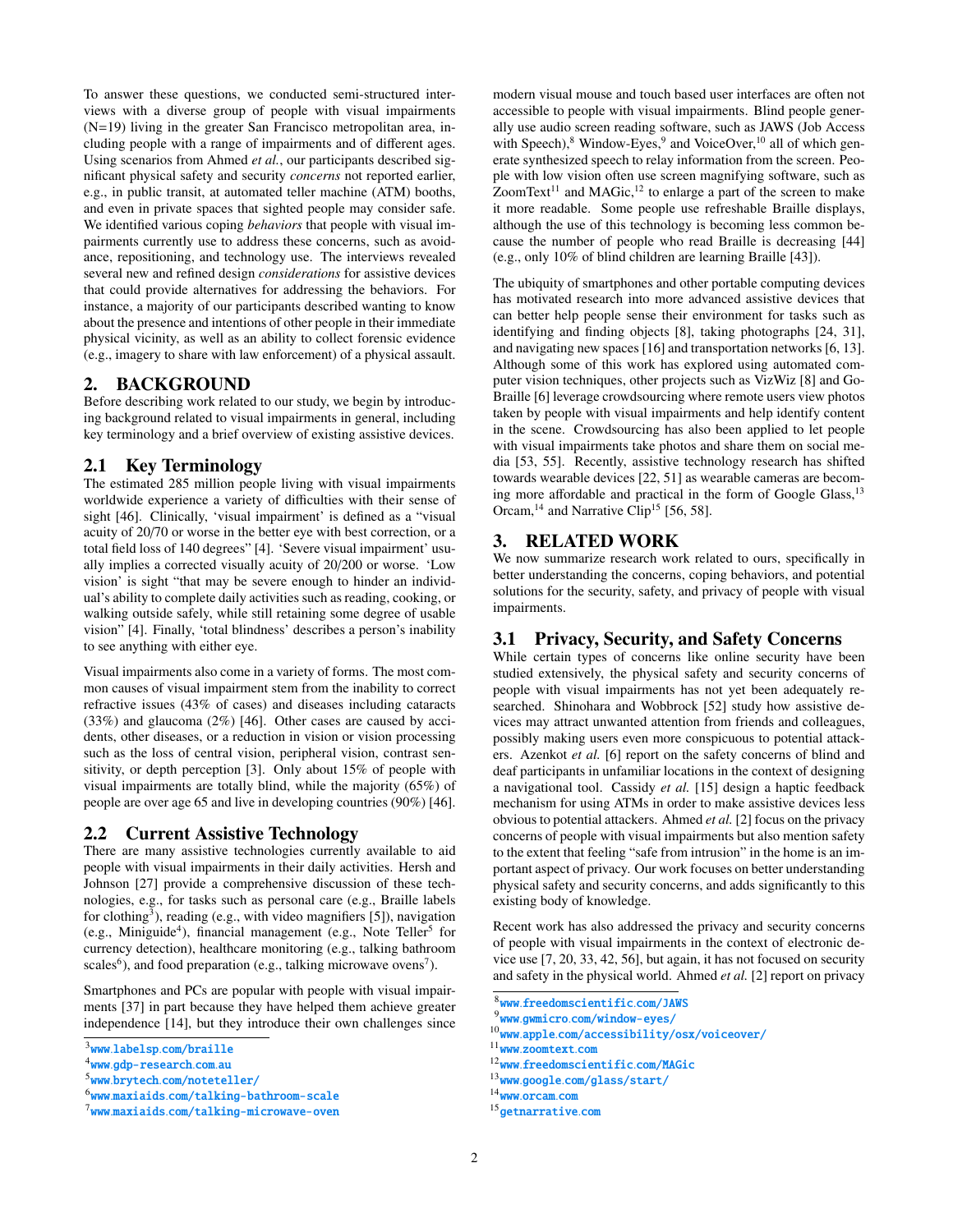concerns expressed by people with visual impairments in both the virtual and physical worlds, but their study did not reveal significant concerns related to physical safety and security, which we believe to be an artifact of the fact that their participants all lived in a small, safe college town. In our work, we confirm their findings related to privacy and shed new light on physical safety and security issues, which our urban participants identified as their key concerns.

## 3.2 Coping Mechanisms

Caine [\[9\]](#page-11-7) reports three categories of privacy behaviors across technology and age groups including 'avoidance', 'modification', and 'alleviatory'. Our study found evidence of these among our population in addressing not only privacy but also security and safety concerns. We found the 'avoidance' and 'modification' behaviors to be especially prominent, but our study also identifies several additional behaviors, such as 'adaptation' and 'acceptance', that occur specifically because of our participants' visual impairments (see Section [6\)](#page-5-0). In addition, we further categorize the modification coping behaviors ('repositioning', 'mitigation', and 'human assistance') because of their prevalence and importance with a visually impaired population. We did not find any current coping behaviors that would fall under Caine's 'alleviatory' classification. This is likely due to our participants' inability to know if they had been victims of certain behaviors (eavesdropping) and inability to easily identify perpetrators of other crimes (assault).

Both Ahmed *et al.* [\[2\]](#page-11-1) and Azenkot *et al.* [\[7\]](#page-11-0) discuss strategies used by people with visual impairments to protect themselves from other people eavesdropping on their devices, including using headphones and screen occlusion software. We report similar defensive strategies but go beyond behaviors related to eavesdropping and report the coping strategies that people with visual impairments use to address privacy, security, and safety concerns.

## 3.3 Proposed Solutions

Several researchers have addressed the safety concerns of people with visual impairments in the context of navigation and transportation, especially through using mobile and wearable devices. Both Azenkot *et al.* [\[6\]](#page-11-6) and Campbell *et al.* [\[13\]](#page-12-6) introduce mobile device applications that provide information about buses and bus stops. Some researchers have addressed the navigational concerns of people with visual impairments through tools that can detect obstacles [\[18\]](#page-12-10), help cane users with a wearable camera [\[22\]](#page-12-7), and provide haptic feedback through a wristband [\[56\]](#page-13-10) among others [\[17,](#page-12-11) [32\]](#page-13-12). We explore these safety concerns as well as others beyond navigational and transportation safety, although our work may also shed light on the design of such devices in the context of physical safety.

Other related work has explored using cameras to help people better monitor their surroundings. Wang *et al.* [\[54\]](#page-13-13) consider how to alert sighted people who may be distracted by their mobile phones of potentially dangerous situations (e.g., while crossing the street). Abboud *et al.* [\[1\]](#page-11-8) use sensory substitution device (SSD) cameras in their 'EyeMusic' prototype to convey an image in the form of music. Our work is complementary, and our findings could inform the future design of these devices.

## 4. METHOD

We interviewed visually impaired participants in an urban setting to investigate their physical safety and security concerns and behaviors, and to understand considerations for addressing their concerns through wearable technologies. The interviews were semistructured and conducted either in person or by phone, and were conducted individually except when two participants were living with each other and consented to a joint interview (more information is provided in Section [4.3\)](#page-3-0). We included both participants in the same interview in these cases because they were often able to improve their partner's recall of concerns and experiences. Participants were allowed to choose the location of the interview, including the option to be interviewed over the phone.

## 4.1 Interview Protocol

Our interviews consisted of two parts. First, we presented three hypothetical scenarios derived from the findings in Ahmed *et al.* [\[2\]](#page-11-1) (in which a person with a visual impairment may experience security and privacy concerns because of people around them). We then introduced potential technological solutions to gather participant feedback and to inform future design choices.

#### *Privacy and Safety Scenarios*

We framed our interview discussion around three scenarios related to physical safety, security, and privacy [\[2\]](#page-11-1): (1) sharing health history at a doctor's office, (2) reading email in a public place, and (3) typing a password into a computing device or a PIN into an ATM. During the first several interviews, participants reported much greater concern about entering ATM PINs than about entering passwords on a personal computer and, in particular, on the safety aspects of ATM use (e.g., physical assault while withdrawing cash). We therefore tailored the third scenario to consider only ATMs in subsequent interviews in order to obtain more insight into physical safety concerns.

For some interviews, we skipped one or more scenarios depending on the specific impairment of our participants. For example, one participant was able to see nearby people, so we skipped the ATM scenario in her case. Some participants mentioned that they kept their computer screens off during use, so we did not ask them any further questions for the reading email scenario.

## *Deriving Design Considerations*

We next interviewed participants about potential technological solutions to address their concerns. Ahmed *et al.* [\[2\]](#page-11-1) presented several technology ideas that may possibly address the privacy concerns of people with visual impairments but discussed that we need further research to understand their requirements. Our goal here was to better understand the design considerations for such technologies. We specifically focused on camera based and wearable devices since progress in lightweight, low-cost mobile technology and computer vision has shown promising potential to assist people with visual impairments [\[2,](#page-11-1) [56\]](#page-13-10). Of course, any real-world devices will have to strike a trade-off between various factors, including accuracy, utility, cost, convenience, weight, and so on. We give additional insight into the preferences and behaviors of our participants, which we aggregate into design considerations, and which may form the input into an eventual functional analysis for more formal design requirements.

Our interviews first discussed the use of cameras to analyze the surroundings and help assess the environment for people with visual impairments. We then asked participants: (1) how such a system might help them; (2) how they would prefer such a system to relay feedback to them; (3) what information about the surroundings they would like to receive; and (4) what devices (e.g., wearable firstperson cameras or stationary third-person cameras) would be most suitable. For participants unfamiliar with the concept, we gave a brief introduction to wearable camera technology.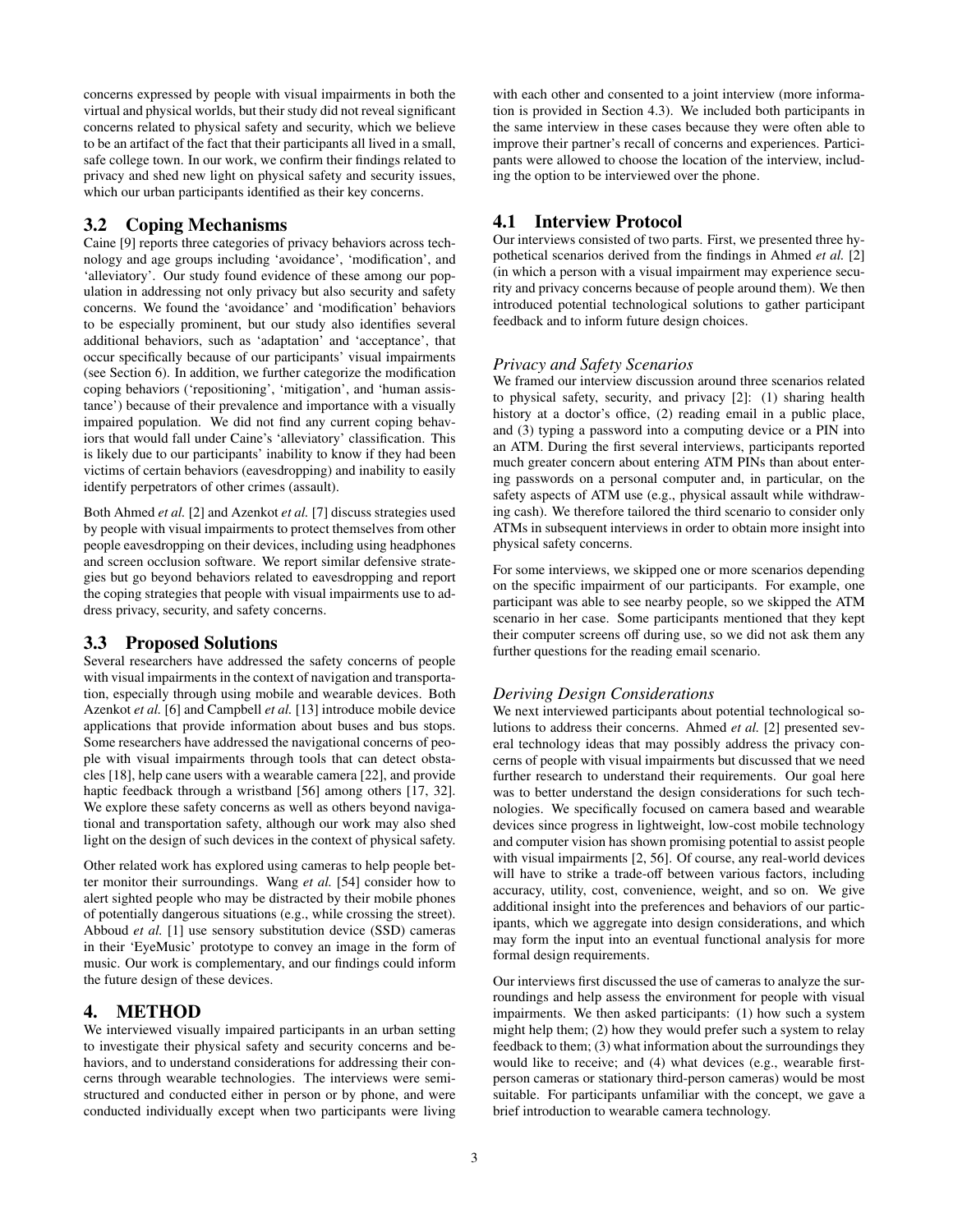We purposely adapted our interview questions when a participant indicated a strong desire for an assistive device that could enhance their safety. When this occurred, our follow-up questions sought to better understand their safety concerns and how assistive devices might be useful.

## 4.2 Study Procedure

#### *Recruitment and Enrollment*

To recruit participants, we contacted various organizations for people with visual impairments and asked them to distribute our recruitment email to their members and other organizations. Our recruitment process ran from February through August, 2015, although most of the interviews were conducted in July and August, 2015. We also used snowball sampling, by asking our participants to notify others about our study.

## *Ethical Considerations*

Indiana University's institutional review board (IRB) approved our study. To obtain informed consent, we provided our information sheet via email so that participants could use accessibility tools to read the study sheet; we read the information aloud if needed. Participants could skip any question, and we recorded interviews only after obtaining verbal or written consent.

#### *Compensation*

In-person participants received \$15 in cash (interviews lasted at most 100 minutes), and those participating over the phone received a \$15 Amazon.com eGift Card.

## <span id="page-3-0"></span>4.3 Participants

During the six-month study period, we interviewed a total of 19 participants, including 11 in person and eight over the phone. Table [1](#page-4-0) summarizes their demographic information. We categorized our participants into three groups based on the nature of their impairment and their personal history. Congenitally blind participants are denoted by 'T', congenitally low-vision participants are denoted by 'L', and late visually impaired participants are denoted by 'X'. The group included nine men and 10 women and a diverse age range from 18-to-65. A majority of our participants lived in either the greater San Francisco or greater Los Angeles metropolitan areas. Four participants were from small cities of relatively equal crime rates (Sonoma and Santa Rosa, California and Bloomington, Indiana). Our participants included two couples (one of which was married) of which both partners were visually impaired; these participants chose to have their interviews jointly. The interviews lasted between 25 and 100 minutes with most lasting about 35 minutes. In-person participants  $(N=11)$  chose where to be interviewed with most (N=6) choosing a public place. Others picked their home  $(N=3)$  or office  $(N=2)$ .

## 4.4 Analysis Approach

All but one of the interviews were conducted by a single researcher (the other was conducted by a second researcher). The interviews were audio-recorded and transcribed. The transcribed interviews were later analyzed and coded using an iterative coding procedure with open coding where two researchers separately developed a list of concepts based on the interview transcripts [\[48,](#page-13-14) [49\]](#page-13-15). Later they created a codebook by combining the lists of concepts, and re-coded one interview. As the agreement (Cohen's  $\kappa$ =0.38) was not satisfactory on that interview, they again discussed and refined the codes. When agreement reached a satisfactory level  $(\kappa=0.79)$  with SD=0.04) on five re-coded interviews, the researchers divided the rest of the transcripts into two sets and re-coded the interviews based on the refined codebook. The final codebook had seven groups of concepts: 'Safety Concerns', 'Privacy Concerns', 'Feelings', 'Coping Behavior', 'Design Attributes', 'Desired Information', and 'Feedback Preference'.

## 5. FINDINGS: CONCERNS

In this section, we discuss our findings related to *concerns* of people with visual impairments. In Section [6](#page-5-0) we report on their *coping behaviors* before discussing the *design considerations* revealed by our study in Section [7.](#page-7-0)

As mentioned above, we were surprised to find that physical safety and security were recurring themes of our interviews despite rarely arising in Ahmed *et al.*'s study. We attribute this difference to the fact that their study was conducted in a small, safe town, whereas ours was conducted in a major metropolitan area. We thus begin by describing these new findings related to physical safety and security concerns. We also more briefly discuss our findings related to physical privacy concerns, which largely mirror the findings of past studies, in Section [5.2.](#page-5-1)

## 5.1 Physical Safety and Security Concerns

Fifteen participants described at least one scenario in which they were concerned about their safety or security, and eight of these described more than one such scenario. In this section we report on these personal safety and security scenarios, which fell into four main groups: on the street, in public transit, in ATM booths, and in private spaces.

#### *On the Street*

Although safety on the street is a universal concern, people with visual impairments are at particular risk because they cannot fully assess their surroundings and cannot always recognize (un)safe situations. Moreover, in the case of an encounter such as assault or theft, they cannot describe the visual characteristics of their assailant to police officers, making them particularly attractive targets. Several of our participants expressed such concerns during our interviews.

One participant (T2) expressed heightened concerns about being followed at night, whereas another (T7) expressed a general sense of helplessness about not being able to assess the safety of her environment:

*When I go for walks, I have been followed. And so basically because of how society is today, I don't go for walks with my guide dog because I don't know who is around me and I think that is much more debilitating for me than anything that we have discussed. Not knowing my environment, not knowing who is around me and if something happened to me I would not be able to tell anyone. (T7)*

Some participants described actual scenarios where such fears were realized. One participant (X6) shared a story about an attacker who tried to steal his guitar after a chase that lasted over five minutes. Another (X1) had been a victim of theft only a few days before the interview. Another participant relayed a story about not being able to flee from an unsafe situation:

*I was across the street from a shooting once. So, I heard the shots — everybody sort of freaked out, of course. And I looked up and went "those weren't firecrackers, right?"*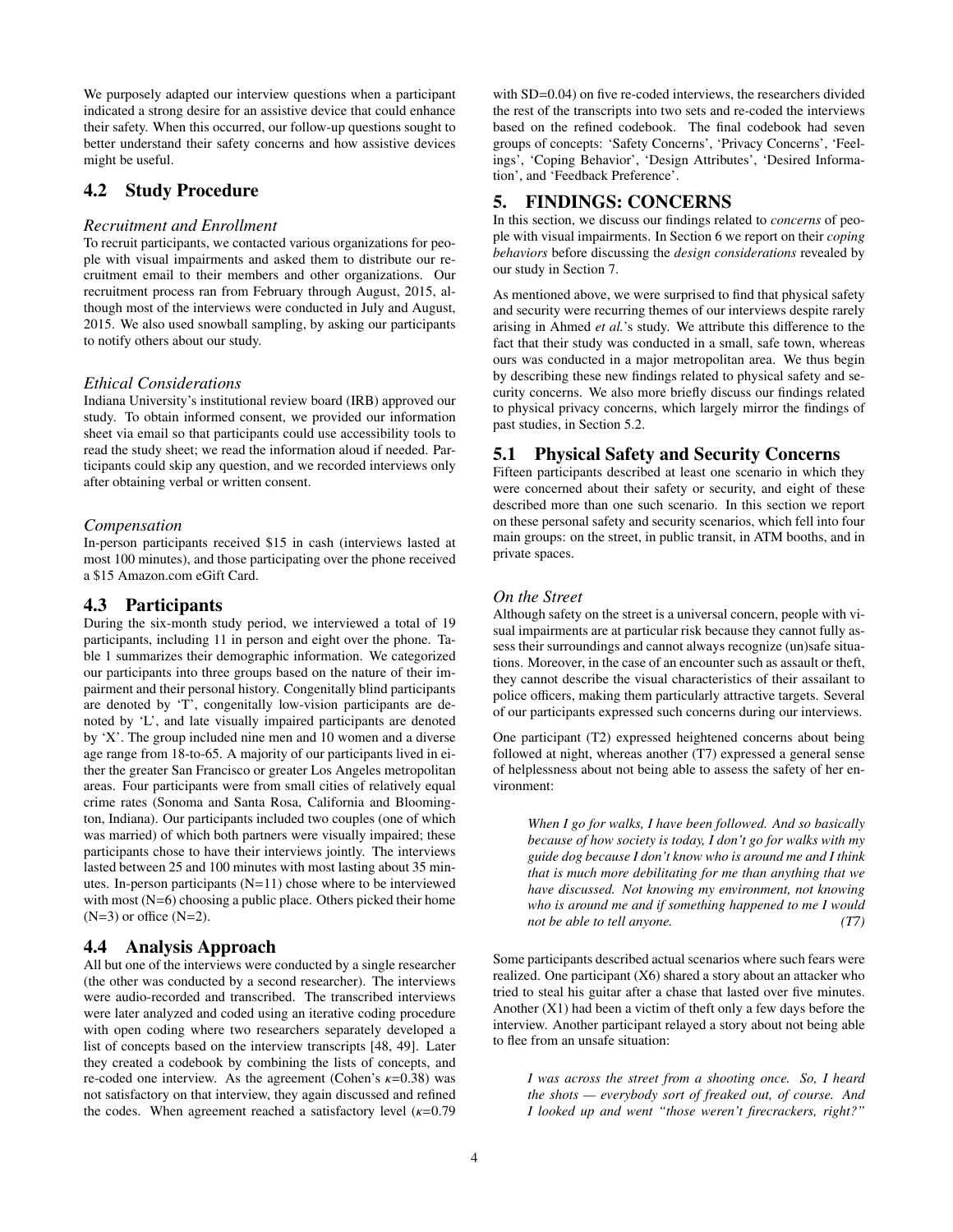<span id="page-4-0"></span>

| ID             | Sex          | Age<br>Group | Impairment type                                | History         | <b>Technology Usage</b>                      | Interview<br>Method | Participant's Location       | Crime<br>Index $\bar{ }$ |
|----------------|--------------|--------------|------------------------------------------------|-----------------|----------------------------------------------|---------------------|------------------------------|--------------------------|
| $T1$ F         |              | $24 - 30$    | <b>Totally Blind</b>                           | Since Birth     | iPhone                                       | In person           | Oakland, CA                  | 970.6                    |
| T2             | $\mathbf{F}$ | $24 - 30$    | Blind in one eye, light<br>perception in other | Since Birth     | iPhone, Laptop                               | Phone               | San Pablo, CA                | 426.7                    |
| T <sub>3</sub> | $\mathbf{F}$ | $30 - 35$    | <b>Totally Blind</b>                           | Since Birth     | Windows Phone, Regular<br>and Braille Laptop | Phone               | Santa Rosa, CA               | 193.4                    |
| T <sub>4</sub> | $\mathbf{F}$ | $30 - 35$    | <b>Totally Blind</b>                           | Since Birth     | iPhone, Portable Braille<br>Computer         | Phone               | Santa Rosa, CA               | 193.4                    |
| T5 F           |              | $35 - 40$    | Blind with Light<br>perception                 | Since Birth     | iPhone, Laptop                               | In Person           | San Leandro, CA              | 405.0                    |
| T6             | -F           | $40 - 50$    | <b>Totally Blind</b>                           | Since Birth     | Android                                      | In person           | Oakland, CA                  | 970.6                    |
| T7 F           |              | $50 - 65$    | <b>Totally Blind</b>                           | Since Birth     | iPhone                                       | Phone               | San Bernardino, CA           | 554.0                    |
| T8             | $\mathbf{F}$ | $50 - 65$    | Blind with Light<br>perception, can see shapes | Since Birth     | Regular phone, Laptop                        | In person           | Berkeley, CA                 | 387.9                    |
| L1             | $\mathbf{F}$ | $18 - 24$    | Low Vision                                     | Since Birth     | iPhone, Laptop                               | In person           | Bloomington, $IN^{\ddagger}$ | 229.8                    |
| L2             | M            | $18 - 24$    | Low Vision                                     | Since Birth     | iPhone, Laptop                               | In person           | Berkeley, CA                 | 387.9                    |
| L <sub>3</sub> | M            | $30 - 35$    | Low Vision                                     | Since Birth     | iPhone, Laptop                               | In person           | Oakland, CA                  | 970.6                    |
| L <sub>4</sub> | M            | $50 - 65$    | Low Vision                                     | Since Birth     | Smartphone, laptop                           | Phone               | San Leandro, CA              | 405.0                    |
| L5             | M            | $50 - 65$    | Low Vision                                     | Since Birth     | Regular phone, iPad,<br>Laptop               | Phone               | San Bernardino, CA           | 554.0                    |
| X1             | M            | $24 - 30$    | Low Vision                                     | Last 5 years    | iPhone, Laptop                               | In person           | Oakland, CA                  | 970.6                    |
| X2 M           |              | $30 - 35$    | <b>Totally Blind</b>                           | Last 11 years   | iPhone, iPad, Macbook                        | In person           | San Leandro, CA              | 405.0                    |
| X3 F           |              | $30 - 35$    | <b>Totally Blind</b>                           | Last 7 years    | Android Smartphone,<br>Tablet, Laptop        | In person           | El Cerrito, CA               | 377.3                    |
|                | X4 M         | $40 - 50$    | Blind in one eye, low<br>vision in other       | Last 3 years    | Android Smartphone,<br>Laptop                | In person           | El Cerrito, CA               | 377.3                    |
| X5             | M            | $40 - 50$    | Blind with Light<br>perception, can see shapes | Since childhood | Android Smartphone,<br>Laptop                | Phone               | San Francisco, CA            | 487.9                    |
| X6 M           |              | $50 - 65$    | <b>Totally Blind</b>                           | Since 1963      | iPhone                                       | Phone               | Sonoma, CA                   | 192.9                    |

†2013 city-data.com crime index (Higher means more crime, U.S. average=294.7)

‡This was the first study interview, conducted in the researchers' home city.

Table 1: Demographic information for our study participants. ID Key: T-congenitally blind; L-low vision; X-late visually impaired

*And everybody is so freaked out they can't talk to me... I am standing on the corner and trying to figure out: What's going on? (T6)*

#### *Public Transit*

Most of our participants were heavily dependent on public transport, which gave rise to several safety concerns. One participant expressed concern about waiting for public transit for extended periods of time:

*What I would like to see is more public transportation run more frequently because when you have public transportation running more frequently you are not standing out there waiting a long time period for help. Because when the bus comes nobody wants to mess around. They want to catch the bus. But if you are standing outside for a half hour to 45 minutes waiting for a bus, a lot of things can happen. (L5)*

Another participant had experienced suspicious activity while waiting for a van:

*I was in a waiting spot to get a paratransit van, and somebody came into this area. I thought there was someone there but I wasn't sure, and then someone else came up and said: "Did he do anything?" And I was like "What?!" And so I was right and there was someone there. (T7)* Another participant expressed similar concerns with handling money at transit stations:

*Another big one that you need to consider especially in big cities: I am standing at a bus stop and I am about to pull out my wallet to get my bus fare ready. Is it safe to do that? Because there might be no one around and it might be okay or there might be 5 or 10 other people around and the minute you pull out your wallet they are going to pounce... I think that is a big, big one you cannot leave out. It is so important. (T4)*

#### *ATM Booths*

Although accessible ATMs enable people with visual impairments to perform banking more easily, the overt nature of using an ATM puts them at risk. This concern was expressed by a majority  $(N=10)$ of our participants. Some of them also expressed similar concerns for point-of-sale transactions where PINs must be entered and can be observed by others. One participant emphasized this threat when asked about shoulder surfing in the context of laptops, saying that theft of ATM PINs was a greater concern:

*When I am at an ATM, like I am entering my PIN, those numbers are huge so I am wondering how to mitigate that somehow. Or if I am like at the cash register and I am buying groceries, because that is more of me putting information out in a public place. For me that is more of a concern — going*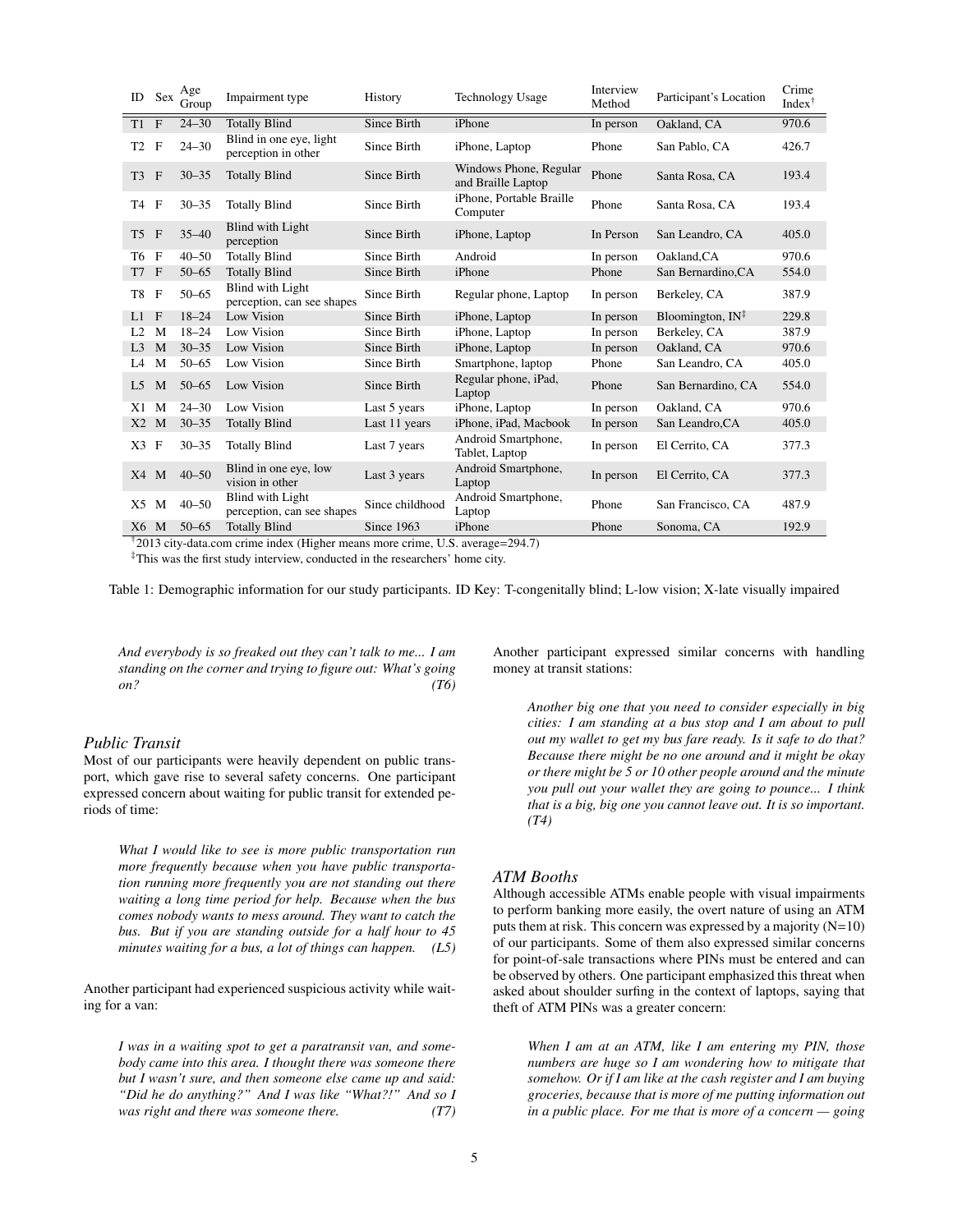*to an ATM, person behind me, going to a grocery store and entering my PIN in. (X1)*

Another participant highlighted the fact that many people with visual impairments cannot drive and cannot use drive-up ATMs that offer more security than the walk-up stations on the street:

*I don't think it is safe to use ATM. We walk, so I can't get into a car. If I use an ATM to get \$ 20, I could walk down the street and get mugged. So why should I go to an ATM showing everybody that I am getting money or if I am making a deposit? (L5)*

As Cassidy *et al.* [\[15\]](#page-12-8) reported, although headphone jacks are available at many ATMs to try to enhance privacy, using headphones can actually put people with visual impairments at greater risk by muffling their hearing and further impairing their ability to sense the surroundings [\[23,](#page-12-12) [39,](#page-13-16) [35\]](#page-13-17). T7 noted this issue, reporting that they need to be so engaged in the transactions that they tend to lose their focus on the surroundings.

#### *Private Spaces*

As noted by Ahmed *et al.* [\[2\]](#page-11-1) in the context of privacy, people with visual impairments can have heightened safety and security concerns in enclosed spaces, including even in their own homes and offices. The main concern expressed during the interviews was an inability to identify others entering their personal space. At home, the safety risk can be reduced by installing home security systems, but these systems trade off security for convenience, as described by one participant:

*I want to know who is coming up to my front door. I hate not knowing that because I feel very vulnerable when people knock at my door at home. We have a home security system on at night but we don't have it on, you know, all the time. That would be horrible to have to unset it to go out and in. We have motion detectors but that hasn't been very optimal either, and I would just like to be warned when somebody is coming up to my porch. (T7)*

Although office spaces tend to be safer because of better security and the presence of coworkers, people with visual impairments cannot always rely on their coworkers to announce their presence:

*There was one time when I was at my o*ffi*ce and there was someone walking around. I assumed it was somebody that needed to be there, but the person refused to identify themselves. And they were kind like of creeping around in the middle of the night and stu*ff*. And I think I knew who it was but they wouldn't tell me and it was kinda creepy. (T5)*

Participants mentioned similar concerns arising in other enclosed spaces, including hotel lobbies (T1) and libraries (L1, L2).

## <span id="page-5-1"></span>5.2 Physical Privacy Concerns

Both Ahmed *et al.* [\[2\]](#page-11-1) and Azenkot *et al.* [\[7\]](#page-11-0) reported 'eavesdropping' and 'shoulder surfing' as concerns of people with visual impairments. To further explore these concerns and in order to inform the design of defensive technologies, we gave our participants the above-mentioned three scenarios in which eavesdropping and shoulder surfing concerns may arise. Our findings mostly confirm what was found by Ahmed *et al.* [\[2\]](#page-11-1), so we provide only a brief summary here.

#### *Eavesdropping Concerns*

Ten of our participants reported that they would feel uncomfortable verbally sharing their health history with a staff member in the waiting room of a medical facility out of concern that others in the waiting room may overhear the information. Fourteen of our participants said that they had experienced similar situations. Two other participants mentioned that generally they do not feel uncomfortable in these situations, but it depended on the type of information requested, and that sharing Social Security or bank account numbers would make them feel uncomfortable. Two participants said that they felt embarrassed when they had to share their weight. As one participant put it:

*It's not that I have anything to hide but I don't really want everybody in the waiting room thinking 'Oh she has this, or she has that.' It's nobody's business. (T6)*

Participants also reported similar concerns while filling out forms at the bank (X4, T8), sharing personal information in an office (T3), having personal conversations with others (X4), or having to share their PIN when needing assistance at an ATM (X4).

#### *Shoulder-Surfing Concerns*

In response to our second and third scenarios, most participants (N=13) reported that they have shoulder-surfing concerns while using an ATM, and six reported concerns when using their laptops in public places. Two participants indicated that they are uncomfortable when they send text messages on their smartphones. One participant was a victim of shoulder surfing where her confidential information was stolen by one of her coworkers:

*I was at work doing [sic] receptionist, sitting down, and a gentleman, a coworker, stood behind me reading my information and I was on the Internet at the time researching information about the company. And he stands behind me and reads o*ff *what I was researching on for the company, which was confidential... I felt a little embarrassed and then I had to talk to my manager about it because he took everything that he saw and basically ran with it and got credit for it and I didn't. (X3)*

T7 expressed her concern about shoulder surfing as she has to deal with other people's medical information, and other people are put at risk by her lack of awareness of the actions of people around her. These concerns differed across people depending on their specific type of visual impairment; although people with total blindness may not need to turn their screens on, people with visual impairments often use the screen with text rendered in a large font, making them particularly vulnerable to shoulder surfing.

## <span id="page-5-0"></span>6. FINDINGS: COPING BEHAVIORS

Our participants reported various strategies to address their safety, security, and privacy concerns. We organized these strategies into seven different categories: 'avoidance', 'repositioning or relocation', 'mitigation', 'use of technology', 'help from an acquaintance', 'adaptation', and 'acceptance'.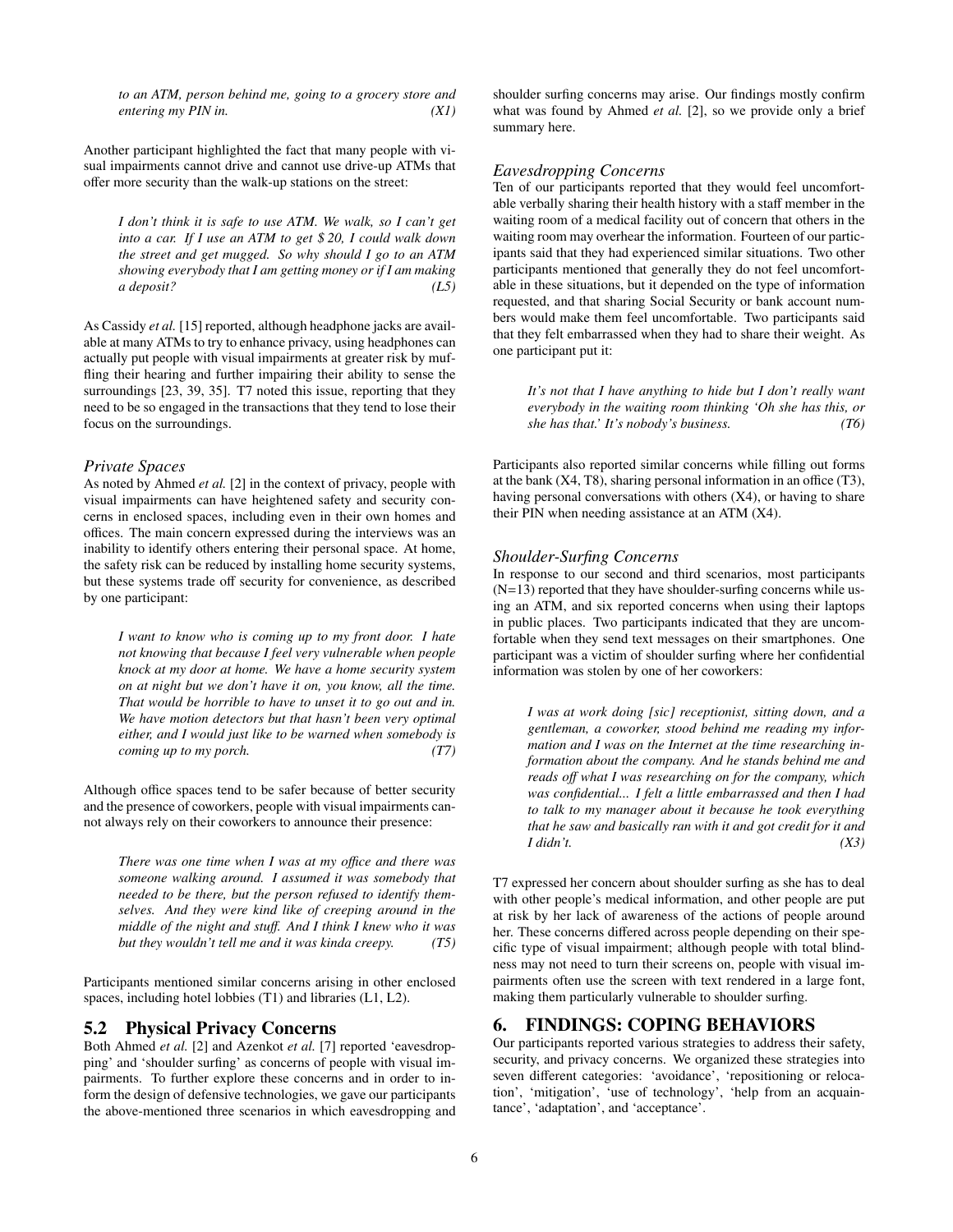#### *Avoidance*

Fifteen of our participants reported simply avoiding certain situations as a major coping mechanism. Examples of this behavior ranged from avoiding walking on the street when possible (T7), to avoiding the use of ATMs (L5), to sharing personal health information over the phone before a medical visit in order to avoid having to discuss it in the waiting room:

*What I often do is that I tell doctor's sta*ff *before I even go into the o*ffi*ce that I won't do things right in the waiting room. So, either we can do that over the phone so that there is a level of confidentiality that way or pull me into the examination room. (T6)*

A common strategy to avoid shoulder surfing as well as device theft was to not use devices outside of the home. Eight participants said that they try to avoid using their laptops outside of their home. One participant  $(X4)$  reported that he was advised not to use his phone outside his home to avoid theft, while Participant X6 turns off his devices (or features) to try to avoid using them excessively:

*The way I address the concerns is just to refrain from using them. I tend to keep the WiFi disabled [on my iPhone], and I just listen to the music or let it be completely o*ff*, you know, where it is on standby mode or my laptop is turned o*ff *as I am carrying it around. It is in its container and it's o*ff*. And I only use them when I feel safe... When I have reservations about the safety of my behaviors, my default choice is just turn the device o*ff*. That way no one can have access to it. Because I am not even really using it. (X6)*

#### *Relocation*

Fourteen participants said they typically address their eavesdropping and shoulder-surfing concerns by changing their location. They indicated that if they could sense their environment, they might change their location as needed. One participant with low vision who is able to assess the environment usually moves to the corner of a room when sending text messages:

*Usually I talk and then stop and go to a corner by myself and send it. Before doing magnification I usually sit somewhere or won't take [the text] right away – I will wait until I am by myself and at the same time put myself back-against-thewall, so that I am holding my cell phone when I read the text, so that I can see everyone walking around. (L3)*

Repositioning was quite common in medical settings: 10 of the 19 participants reported that they had felt uncomfortable at the doctor's office and asked receptionists if they could move to a different room.

#### *Mitigation*

Fifteen participants mentioned various mitigation techniques to address safety, security, and privacy concerns. For the health information scenario, L2 reported trying to talk quickly so that only the receptionist could understand him, while some whisper or give their information in a softer voice (L3, T7, and T8), and others lean close to the counter (T1).

Our participants' most common defensive strategy to address shoulder surfing concerns at ATMs was to cover their hands so that others could not see their keypresses (T3, T6, and X5). One participant tries to confuse people who may be shoulder surfing:

*With the phone password, sometimes I intentionally make mistakes so that my passwords are little bit secured. I will hit the keys, I will hit more keys, I will be hitting delete in rapid succession so that it's not easy to understand what the password was. I will be going back and forth between the actual password and use extra letters and numbers, and hitting delete quickly – eventually the password is put in but if it's a four character password, I actually typed 10 characters including the deletions. (X5)*

When asked how she addresses security concerns about her personal possessions, one participant shared her frustration in finding a solution for her phone, as a specific example:

*I don't know what's safe and what is not. I don't know when it's safe to pull out my phone or not. I have been trying to figure out protocols so that I can kind of barely pull the speaker part of my phone out of my purse. (T6)*

Most of our participants addressed their shoulder surfing concerns either by turning off the screen or by lowering the laptop lid. However, some low-vision participants struggle with these defensive strategies, as they need to have bright lighting in order to see the keyboard and screen. A common solution for eavesdropping is to use headphones, although these have the disadvantage that they can interfere with the person's ability to monitor the environment. One participant (X2) reported using bone-conduction headphones, which allow him to continue listening to his surroundings as his ears are not obstructed by the headphones.

#### *Help from Others*

Ten participants said that they generally seek help from their acquaintances, especially for filling out paperwork (L1, X4), conducting transactions at ATMs (X6), or being aware of their surroundings (L2, L3). However, they reported some frustration on having to rely on friends' availability:

*In our college campus, I was doing the financial aid information thing with a friend. We have to disclose like tax information or birth date or other information that's needed for financial aid. So, I was trying to discuss that information because someone was helping me fill out the information. We are like in the cafeteria type of setting. That was really uncomfortable trying to do that. That was the person's only time that they had to do that. And I pretty much didn't have a choice. (X4)*

Our interviews revealed that people with complete blindness are often helped by friends who themselves have low vision. Meanwhile, since blind people tend to have a better sense of hearing [\[23,](#page-12-12) [39,](#page-13-16) [35\]](#page-13-17), the low-vision helpers sometimes rely on their blind friend. L3, who often helps guide his blind friend on the street, mentioned:

*Since I have more friends who are totally blind, I usually am the one who is watching over everything else. A couple of*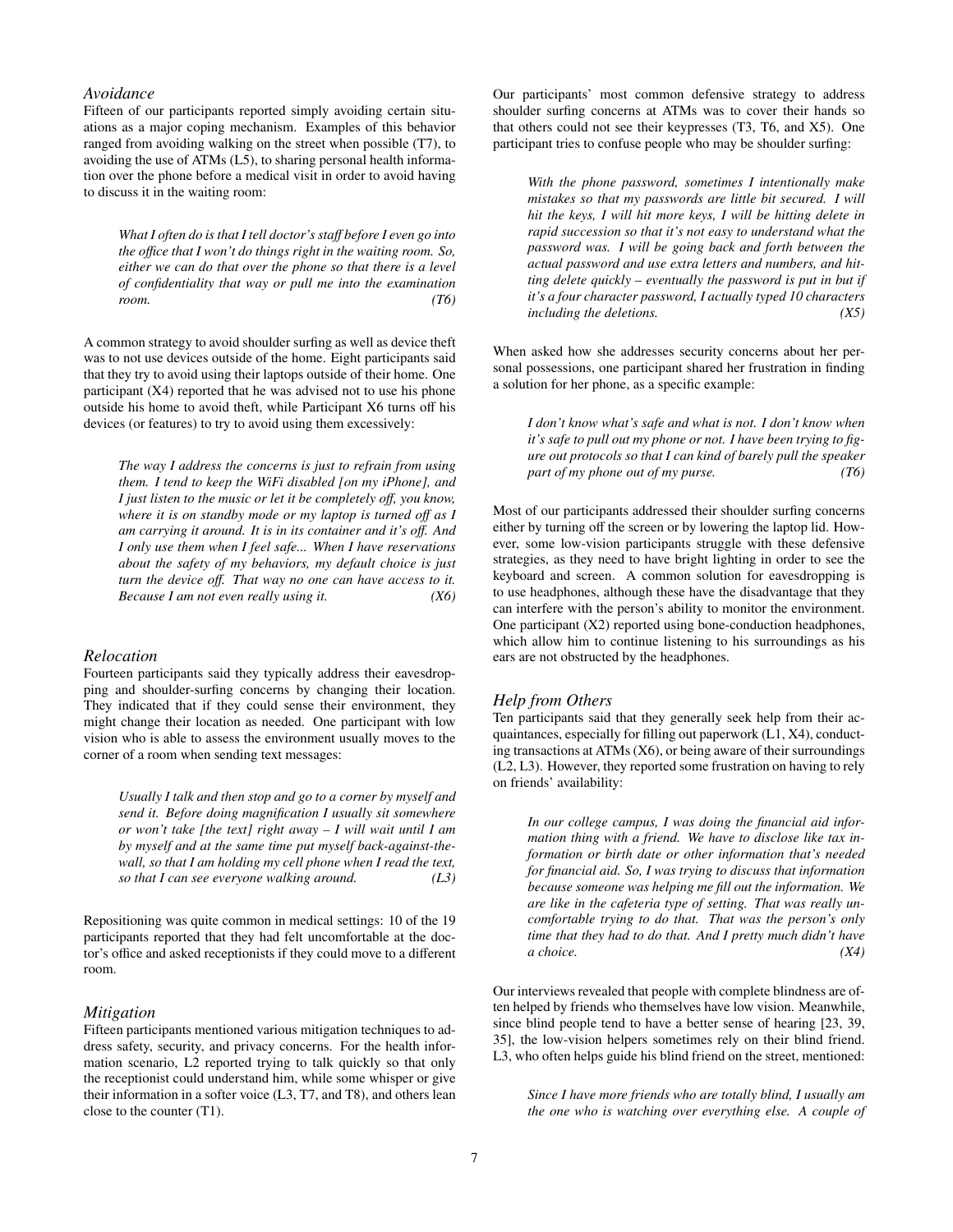*times I had some scenarios with friends, I had friends who are totally blind, I am the one who is seeing them because I am guiding them. I am also the one who is usually watching around. Because they can hear, they have good hearing, before I see it they already heard it, but the majority of the time, I usually will be the eyes and they are also the ones who will be the ears. (L3)*

#### *Adaptation*

Many participants reported developing strategies that use their sense of hearing to assess their environment. Six participants reported that they use their hearing or echo location to sense their surroundings. One participant described this as using his 'facial vision' to prevent shoulder surfing at ATMs and grocery store checkouts:

*I will stop typing if anyone comes closer than three or four feet from me if I am in the grocery store. People tend to stand six or eight feet away from me, but if they approach close to me then I will stop my work and ask them what they are doing. I can tell that because they start to bump into me. I have like a territorial bubble around me and I hear people's footsteps and I hear the activities that are going on behind me. If anyone's presence is near then they are blocking the sound that I can hear from behind them. It's my 'facial vision,' they call it, when I hear the echoes. The person's presence blocks the ambient noise. (X6)*

Others also described similar types of hearing senses. L3 said that he always tries to feel the situation and if he does not feel it is right to perform some activity, then he does not do it. Both T3 and T6 reported that they can "always" tell what others are doing based on the sounds people make.

#### *Acceptance*

Participants reported sometimes feeling that a situation was outside of their control and they had very little choice other than to accept the risks. Nine participants indicated such acceptance, for example, having no other choice than to get help from others:

*Whenever we have di*ffi*culties we have to call someone in and that invades our privacy. We can't read my mail, don't even know who it is from. Most of the time [automatic scanning] doesn't work. Most of the time if you are trying to read bills, scan doesn't work. It works fine for block text, but if you are trying to read tables or anything like that so you are reading any of your personal material or bills, then no. So our privacy... we don't have any privacy. (T7)*

Three participants expressed how they have come to accept their lack of privacy and have to always assume they are being eavesdropped upon. For example, one participant said:

*I guess over my lifetime I have developed an assumption that someone is there. I kind of say to myself, "if I walk out my front door someone can hear me." (T6)*

Those who feel uncomfortable sharing their health history in a waiting room sometimes have to do so unwillingly. One participant (X5) said that he had to do so in the interest of time.

## <span id="page-7-0"></span>7. FINDINGS: CONSIDERATIONS FOR DESIGN OF ASSISTIVE DEVICES

As the above findings show, people with visual impairments face considerable challenges in maintaining their physical safety, security, and privacy in everyday life, and they cope with these challenges in a variety of ways. Although some of these coping behaviors are effective and do not affect the quality of life, others (like avoidance and acceptance) either continue to put people at risk, or prevent people from realizing the same opportunities that fullysighted people can enjoy.

Given these findings, a logical next step is to identify potential technological solutions that could help people with visual impairments better manage their physical safety, security, and privacy in various settings. Mobile or wearable devices could use cameras and other sensors to help perceive the environment around the user and then report information about potential threats nearby. Of course, before trying to design or implement such a system, we need to understand the preferences and requirements of people with visual impairments. To do this we asked our participants for feedback about what they would like to see in such devices, including what capabilities would be most important to them, what types of devices they would prefer, and what the important design considerations would be. We first report on the types of information people would like from such devices, and then on the important design considerations for these devices.

#### 7.1 Desired Information

A key goal of our study was to identify what type of information people would like from an assistive device in order to enhance personal safety, security, and privacy. Our interviews uncovered that most participants were interested in answers to a small set of questions:

#### *How Many People are in my Vicinity?*

Most participants  $(N=14)$  thought it would be useful to know how many people were nearby, as this information would help them assess their security and privacy and act accordingly. Although one participant (L4) already uses his hearing (adaptation) to infer the number of people around him, he indicated that higher quality information would help him better identify any suspicious activity. Two participants (X3 and X4) added that this information would help with navigation in general.

#### *How Close are People to me?*

Most participants  $(N=13)$  also wanted information about how close people in their vicinity were to them in order to better assess their surroundings. Several participants used the term "bubble" to mark the territory of their private space and a desire to know when people enter this bubble. The radius of the bubble varied between participants, e.g., 5–10 feet (T4), 5–15 feet (T1), 6 feet (X6), and 10 feet (L3). The size of the bubble depended on the situation, e.g., in public places the bubble was smaller than in private places, while X2 and T6 reported that they wanted to know in general if other people were within earshot.

#### *Who is in my Vicinity?*

Almost all participants  $(N=18)$  said it would be useful to know if any friends or acquaintances were nearby. This information could help them address their privacy concerns in private spaces or at an ATM by relying on trusted individuals. One participant (L2) specif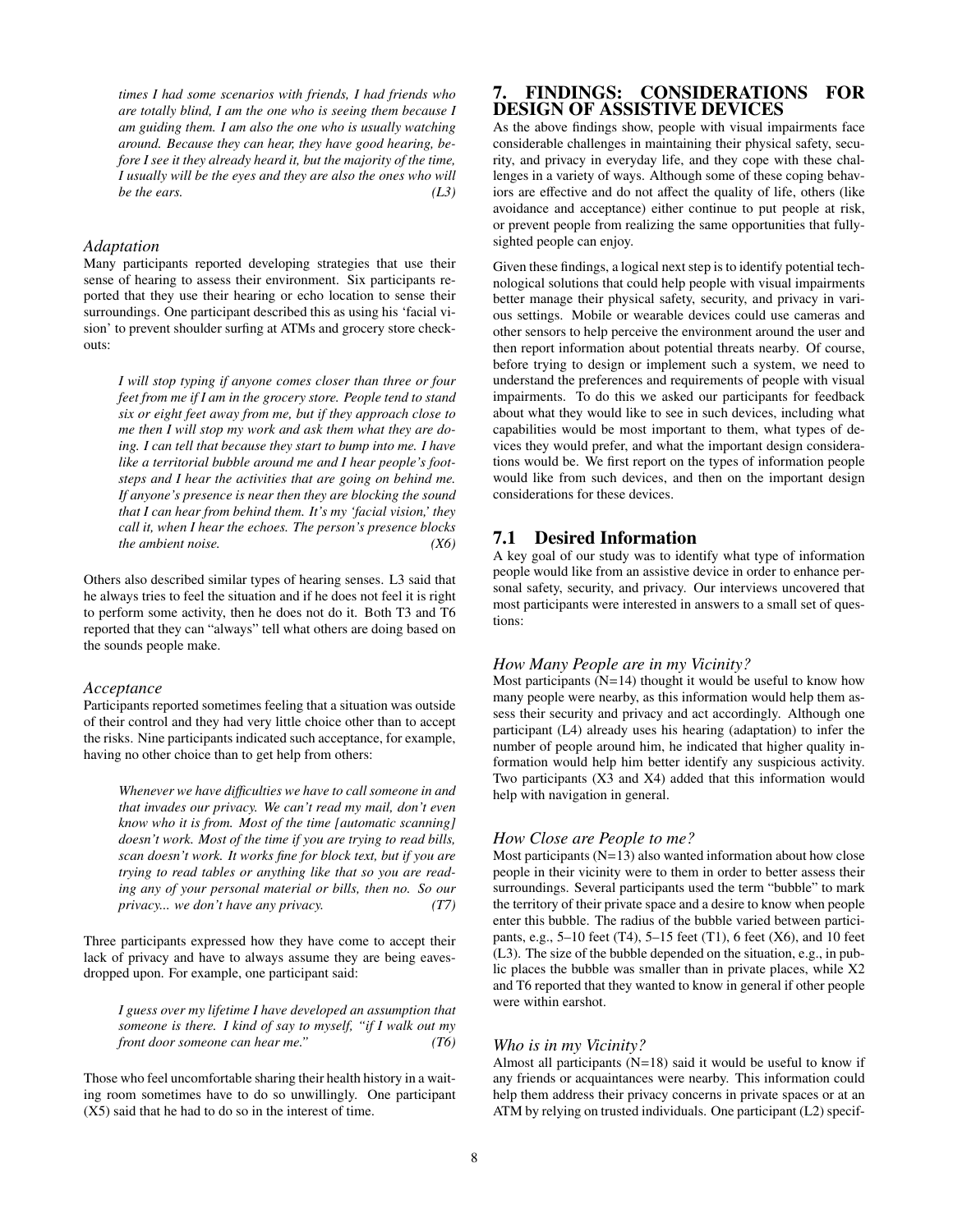ically wanted to know this information to prevent shoulder surfing by specific people. Another participant (L4) said this information could help him in the office to differentiate between strangers and trusted coworkers. T7 reported wanting to know the general properties of a person, like their age, gender, and other visual characteristics.

#### *What are the People in my Vicinity Doing?*

Most participants  $(N=16)$  mentioned a desire to know what others around them are doing, and especially if anyone is paying attention to them or looking at them. For example, T1 wanted to know if people are being "nosy" and looking at her. X1 mentioned wanting to know if people are holding up a camera to capture or record his ATM interactions, while T5 wanted to know if someone was trying to hear her personal conversations. One participant suggested a way to provide this information:

*Maybe a lot of people aren't paying attention to me at all. The device could say that you have a person two feet away from you watching TV or texting on their cell phone. (T4)*

Knowing what others are doing can be useful at the bus stop, in the doctor's office, or in public places. One participant (X3) reported that having this information would also help her maintain the privacy of other people, since she could avoid disturbing someone who was busy or engaged in a private activity.

Six participants mentioned that they would like information to help them infer people's *intentions*, since knowing their intentions would help address nearly all of the concerns that were reported by our participants. T3 wanted to know if someone is about to reach toward him, e.g., trying to touch him or trying to steal from him. L2 would like to know if someone is trying to read his texts, and if so, whether they seemed to be doing so on purpose or incidentally (e.g., out of boredom).

#### *Forensic Capture: Who was Around me?*

The interviews revealed an interesting application of cameras that we did not anticipate: four of the participants indicated a desire to record and preserve a video record of their interactions with other people in order to have evidence when their safety or others' safety was compromised. For example, one participant shared a recent incident on a train where this record would have been helpful:

*I witnessed a scu*ffl*e. I witnessed at least a couple guys beating up a third guy. I went to my house, and I called 911 and said that I heard this. I described it as best I could, but I could not – they want visuals. If I would have a camera on me anyway, I would want control of that camera. If I could just get o*ff *the train and I would like to give my phone to the station master and say that here is my camera you can have it. (T6)*

This forensics capability identified in our interviews was always mentioned in the context of the visually impaired person's safety. One participant indicated a potential use of their body camera to witness potential tampering with her items when she is separated from them:

*Every time I go through security I have to take my shoes o*ff *and put my computer in like separate bins. It would be helpful to have a camera like that is looking out for me to see,*

*especially looking out for my [belongings] going through the security checkpoint. (T7)*

Finally, one participant had a novel idea regarding the use of cameras and enhancing their personal safety, expressing the desire to know *where* cameras are located:

*I would like to know as a blind person, when other cameras are about. There are cameras on [public transit], at bus stops, and intersections. I would like to know where those cameras are because, for example, if I thought I was in kind of an icky neighborhood and I need to make a phone call or do something on my phone, if I know there is a camera up ahead at the corner, I would do whatever I did by the camera so that a cop could – if I was robbed – have a chance of figuring out who that person was. I will use those cameras as my friend. (X2)*

## 7.2 Design Considerations

During our interviews we presented participants with several scenarios that involved the use of camera technology to give them better awareness of their surroundings. They reflected on the technologies, interpreted how they could be used in their everyday lives, and often offered further suggestions and refinements. We performed a bottom-up coding of their responses, which resulted in three categories of design attributes they used to describe these technology preferences: 'Discreet', 'Wearable', and 'Forensic Considerations'. Our identification of these three categories provides some insight into design preferences for a potential system, but we note that this is just a starting point; more rigorous future work is required (including functional decomposition, requirements analysis, and prototyping) to derive formal design requirements.

#### *Discreet*

As Shinohara and Wobbrock reported, people with visual impairments do not want to be marked as different, so they prefer less noticeable assistive devices and are particularly sensitive about others' reactions towards them [\[52\]](#page-13-11). Similarly, most of our participants (N=12) mentioned they would prefer something discreet as they do not want to look "weird" (L1, L2, X1, T5, T7) or draw attention to themselves (T4, T6). Often the discreet and wearable design considerations were brought up together:

*I like the idea of having something on your clothes because it is less noticeable... because people will start to wonder why is he wearing this weird eyeglass thing. If you want to do stu*ff *low key, then you do it that way. (L2)*

Although many participants imagined a subtle and discreet device to avoid embarrassment, one particular user equated discretion with safety and security:

*Clip on camera, something I could clip on my glasses or clip on to my cap or collar. Not too visible because it would make me an easy target to someone who might want to steal my camera. They might try to get my camera and knock me over. (X4)*

In order to maintain discretion, many of the participants expressed a desire for subtle feedback from the system: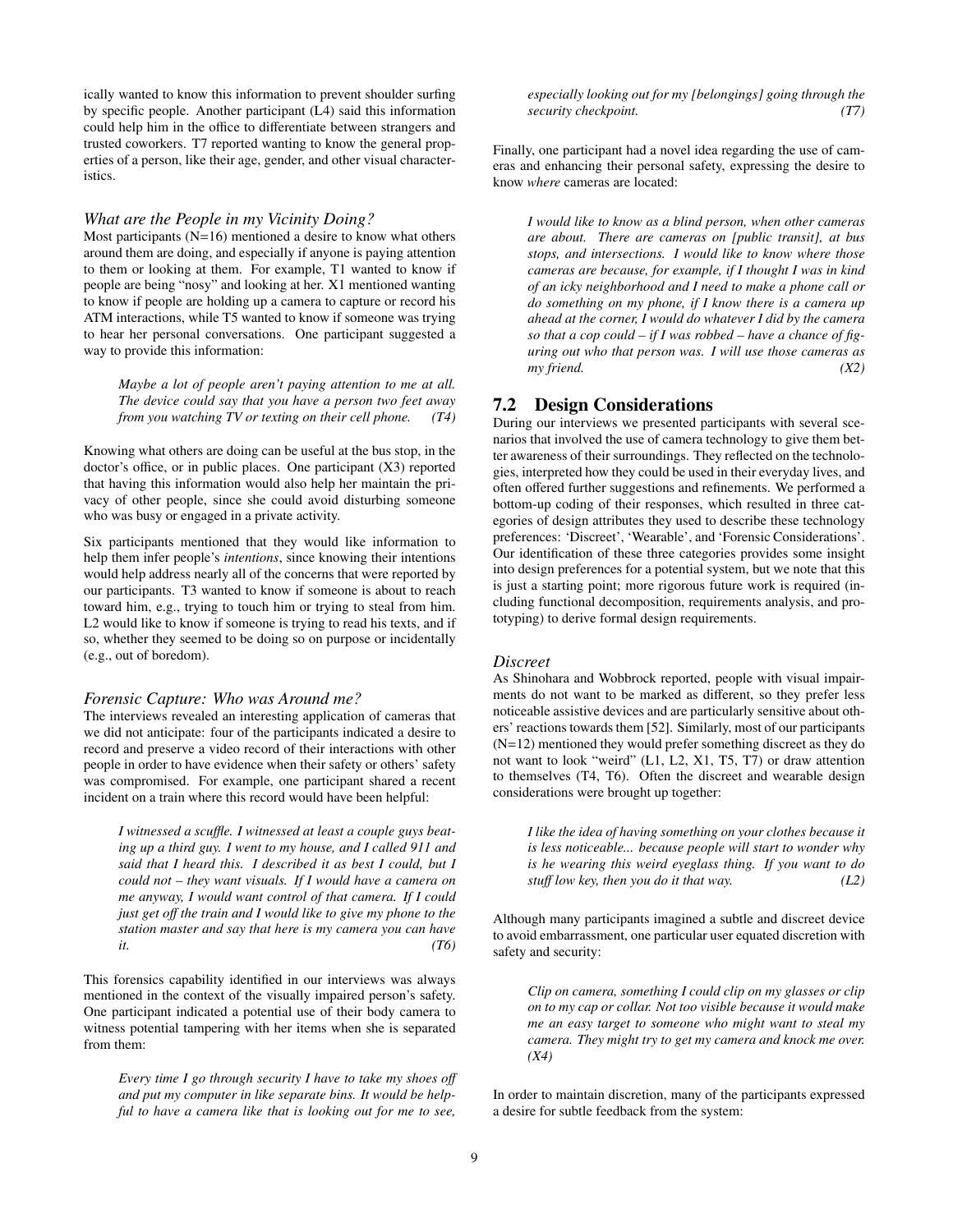*It would need to be something that is not obvious to sighted people, like an app that would vibrate and not let a sighted person know of the alert. It would be very helpful if the notification was discreet. (T4)*

#### *Wearable*

Most participants were already familiar with the concept of headmounted wearable cameras (e.g., Google Glass and Orcam), and we also gave a brief introduction to wearable devices to further familiarize them with the concept. Most of our participants  $(N=16)$ indicated a preference for wearable cameras over other types of devices for a variety of reasons: wearable devices are small and less noticeable (L2, T4, L3), they are more convenient as they do not require deliberate pointing like a smartphone camera (T3), and may require less time to activate compared to other mobile devices (L4). One participant (X2) suggested that the camera could be wearable as an earring and another (L5) suggested a lapel pin which could be attached to coats, shirts, or hats, similar to a broach.

Participants had mixed feelings about head-mounted wearable cameras. Some preferred them since they could be worn like sunglasses (X2) and would not affect their natural movement (T8). But most participants felt that these cameras would be more noticeable than other wearable cameras, and would prefer the more discreet devices.

## *Forensic Considerations*

Some participants gave us specific design considerations about forensic capture, such as maintaining their own control of the camera in order to preserve documentation of an extreme situation (such as assault). In particular, one participant told us:

*I'd like the notification tone and at that point, maybe when it gives that tone, start taking 30- or 15-second interval pictures of who is around. When the police do decide to help, they ask "oh well you didn't see them," we can't describe them. We'd have these pictures in every five, ten, fifteen or thirty seconds intervals of who is around at that point. (T5)*

By mentioning control of the camera, T5 differentiated the camera state from its normal operating mode supporting privacy awareness as posed by the interview questions. Indeed, the other participants who mentioned a forensics capability also desired a way to explicitly change the camera operating mode, either by a specific request from the user or automatically based on a policy specified by the user ahead of time (e.g., in certain predefined scenarios).

## 8. DISCUSSION

Our interviews yielded new information about visually impaired people's concerns and behaviors regarding physical safety and security, and confirmed past findings about physical privacy. In addition, the interviews explored their thoughts, perceptions, and preferences toward design concepts involving wearable cameras to enhance physical safety, security, and privacy. These findings represent a first step toward designing new assistive devices, and could provide useful input into future formal requirement processes including functional analysis. We term them "considerations" as they should be considered as user feedback much like use-case feedback available during the design process. Although these considerations are not complete, our study group identified them as major themes that could positively influence any potential design. Of course, as with the design of any new technology, there will be competing requirements, including practical limitations on device size, power usage, and cost, and some of the design considerations expressed by our participants conflict with one another (e.g., discreet but with the capability to accurately sense the whole environment). Nevertheless, our study is a starting point for future, more rigorous design processes.

#### *Safety and Privacy Bubble*

Although all people share some concern about their private space, our target population of people with visual impairments were clear that their concerns extended beyond their immediate space (for example, within an arm's reach) to several feet away. Their concerns were largely motivated by wanting to sense the presence and intentions of others around them so that they could take action or modify their behavior to avoid risks to their personal safety, security, and privacy. Our interviews also made clear that participants' privacy concerns were preempted by any safety concerns until the latter were satisfied. However, the design considerations for a bubble to enforce safety also apply to protecting privacy, so the potential exists for assistive technology to satisfy both concerns.

#### *Offering Adequate Coping Mechanisms*

In terms of supporting coping strategies, we hope our work could help shed light on how to create technologies that prevent people with visual impairments from having to completely avoid activities or completely accept their risks. Wearable cameras combined with computer vision techniques offer the hope of helping people with visual impairments become more aware of their physical surroundings, including when people enter their security and privacy "bubble." Knowing who and how many people are in the vicinity, how close they are, and what they are doing could help better assess and manage safety and security. This information combined with knowledge of the layout of a physical space may allow users to better 'reposition' themselves to avoid shoulder surfing, or to adopt 'mitigation' strategies (such as speaking softly) to avoid eavesdropping.

#### *Feasibility of Assistive Technology*

After many years as just a research curiosity, wearable cameras Such as GoPro Hero,<sup>[16](#page-9-0)</sup> MeCam,<sup>[17](#page-9-1)</sup> and Narrative Clip are already such as GoPro Hero,<sup>16</sup> MeCam,<sup>17</sup> and Narrative Clip are already available on the consumer market. Some of these devices even give a near 360 degree view of the wearers' surroundings [\[40\]](#page-13-18). Head-mounted cameras like Orcam, Google Glass, and Microsoft HoloLens<sup>[18](#page-9-2)</sup> are also on or nearing the market and may soon be more mainstream. Cameras that can sense in three dimensions (by measuring or estimating depth information), including Google's Project Tango<sup>[19](#page-9-3)</sup> and dual- and multiple-lens sensors [\[50,](#page-13-19) [41\]](#page-13-20), are likely to soon appear on these wearable devices. Low-cost infrared imag-ing sensors like FLIR One<sup>[20](#page-9-4)</sup> may also be useful to more easily detect and recognize people based on their thermal signatures. All of this new camera technology is progressing rapidly and is likely to significantly improve a device's potential to monitor the area surrounding a user.

Meanwhile, impressive advances in computer vision technology

<span id="page-9-0"></span><sup>16</sup>[gopro](gopro.com).com

<span id="page-9-1"></span> $17$ [mecam](mecam.me).me

<span id="page-9-2"></span><sup>18</sup>www.microsoft.[com/microsoft-hololens/](www.microsoft.com/microsoft-hololens/)

<span id="page-9-3"></span><sup>19</sup>www.lenovo.[com/projecttango/](www.lenovo.com/projecttango/)

<span id="page-9-4"></span><sup>20</sup>www.flir.[com/flirone/](www.flir.com/flirone/)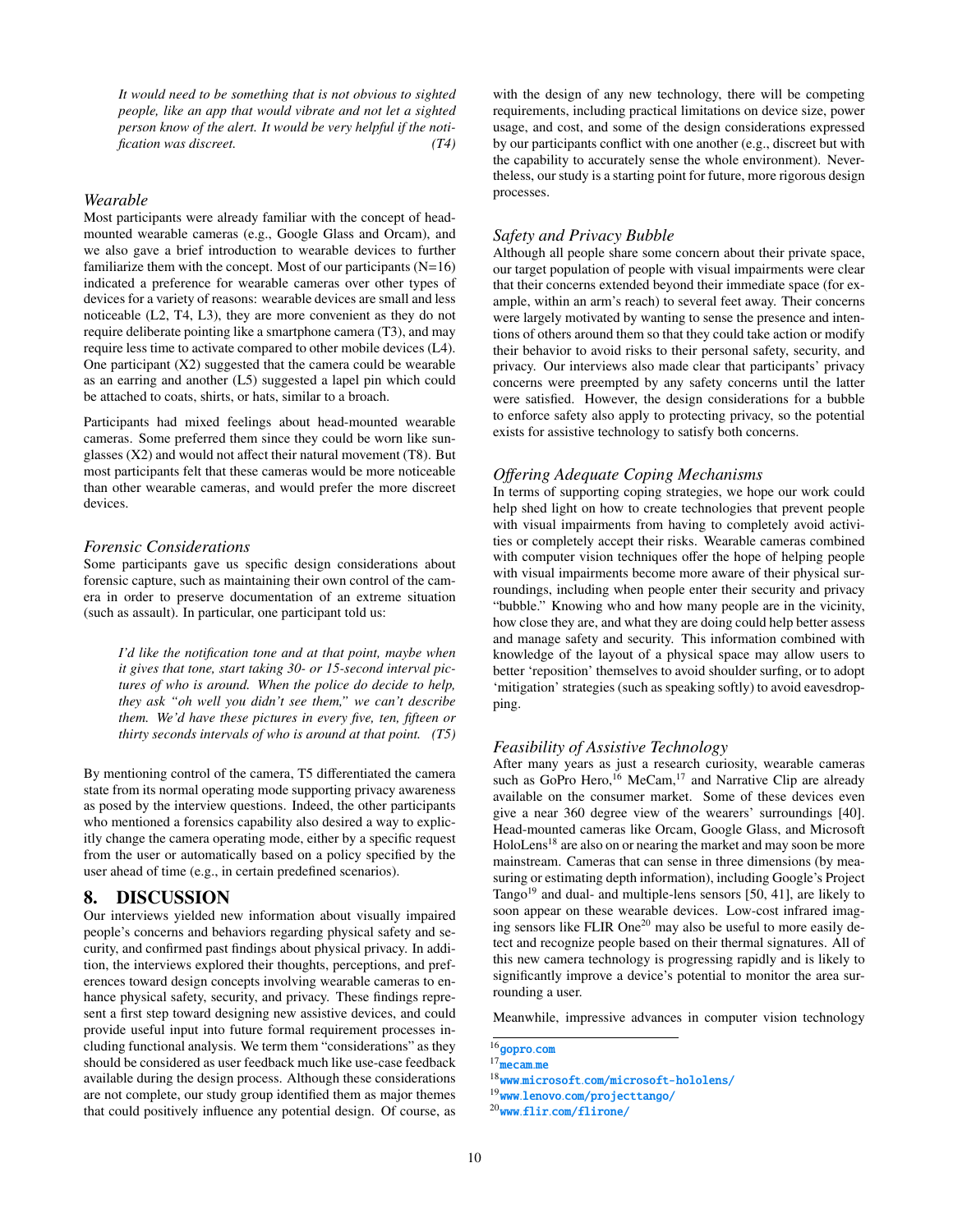have occurred over the last few years, driven in large part by deep learning [\[38\]](#page-13-21), which can allow hundreds of objects to be accurately detected in near real-time [\[47\]](#page-13-22), sometimes rivaling or even outperforming human accuracy [\[26\]](#page-12-13). Currently these techniques are computationally intensive and are not easy to implement on low-power, resource-constrained devices like wearable computers, but mobile processors are developing rapidly, and we expect deep learning will become feasible on mobile devices in the next few years. In the meantime, devices could rely on lower-cost, less accurate vision algorithms, or could send images off-board to remote cloud computing resources, or some combination of the two. Further work is needed to assess how well assistive devices based on current technology could perform given limitations on cost, weight, and power.

#### *Wearable Cameras for Capturing Forensics*

The use of cameras to monitor and record incidents of interest has begun to expand, most notably in the form of police officers wearing body cameras. Our work shows that people with visual impairments are also interested in the forensic collection of imagery to improve their physical safety and security. Kientz *et al.* [\[34\]](#page-13-23) presented a system called CareLog which allows caregivers of autistic children to "document and analyze specific, unplanned incidents of interest" through the use of a wireless trigger. In the case of CareLog, the video and audio are archived for later review. Our research suggests such systems may be extended for people with visual impairments, as one participant suggested:

*A device like that, to be honest, I think would help me to be less dependent on sighted people. That would be nice. It would allow me to do more things by myself. (T3)*

#### *Networked Cameras*

An interesting design consideration directly linked to forensics is *where* the record is maintained. If wearable cameras record and retain the video locally, then an assailant need only steal the visually impaired person's camera. If the record is preserved separately from the device, e.g., in the cloud, then stealing the camera does not destroy the forensics but raises questions about who may have access to private details captured by the camera. An alternative option might create a live video feed from a visually impaired person's camera to a trusted individual such as a friend or 911 operator, similar to current live-broadcasting smartphone apps like Meerkat<sup>[21](#page-10-0)</sup> and Periscope.<sup>[22](#page-10-1)</sup> As one possible design tem-plate, LiveSafe's smartphone app for campus safety<sup>[23](#page-10-2)</sup> provides direct connection to campus public safety, audio and video recording, discreet initiation, geo-position reporting, and geo-boundary control (to work only within the campus limits). Duncan *et al.* [\[21\]](#page-12-14) describe networked cameras that monitor activity in residences to allow trusted agents to monitor elderly persons. Complementary to the concept of forensics is whether knowledge of the presence of a camera could be a suitable deterrent and is another interesting direction for future work.

#### *Safety Risks to the Camera Wearer*

Although we hope wearable cameras could enhance safety and security, participants expressed concerns that these devices themselves may draw additional attention and actually increase the risk of assault. The safety risks to the camera wearer need to be key design considerations for a camera-based solution. Designing wearable devices to be as discreet as possible, combined with forensic capture capabilities, may help to reduce this risk. Additionally, the cost of the sensor may contribute to the risk of theft. Based on input from our participants, assistive devices should be low cost and also incorporate features such as store and forward of images, and perhaps technology that renders the device useless if separated from its authorized owner.

## *Privacy Risks to the Camera Wearer*

The implications of wearable cameras to privacy in a visually impaired person's home should be considered. Caine and others explored this subject in the context of senior citizens being monitored in their own homes [\[10,](#page-11-9) [12\]](#page-12-15), and we expect similar privacy concerns may apply to people with visual impairments. Hoyle *et al.* [\[30,](#page-12-16) [29\]](#page-12-17) study the privacy concerns of people wearing cameras with automatic data collection ("lifelogging") and discuss impression management issues as being a major privacy concern for the wearer. People with visual impairments may find it even more difficult to filter the images captured by such devices, requiring careful thought to where the images are stored and how and with whom they are shared.

The use of cameras also puts people with visual impairments at risk of accidentally sharing images or information with the wrong people, which Caine calls a "misclosure" [\[11\]](#page-12-18). One participant (P12) mentioned an embarrassing incident in which her friend accidentally shared a naked photo of herself while using the VizWiz app [\[8\]](#page-11-5) to try to differentiate between conditioner and shampoo. Such incidents underscore the requirement for the camera and recorded data to be under the review and control of the visually impaired person or their trusted surrogate during normal operations. Alternatively, as computer vision continues to improve, automatic algorithms could be employed to scan for potentially sensitive information in images and alert the user accordingly [\[36\]](#page-13-24).

## *Privacy Risks to Bystanders*

Given that a system might include an outward-facing camera to detect people within the visually impaired person's 'bubble' of personal space, designers also need to take the privacy of bystanders into consideration. Although a future system may or may not store and forward images, the expectation of bystander privacy must be honored, or at a minimum, managed. Denning *et al.* [\[19\]](#page-12-19) studied the reactions of bystanders towards a wearable augmented reality cameras and proposed several design axes for privacy mediating technologies to respect the bystanders' privacy. Another suitable analogy for this design implication is found in lifelogging. Hoyle *et al.* [\[28\]](#page-12-20) describe the legal difficulties in conducting user studies involving wearable devices because of bystander expectations of privacy. Taking a proactive approach such as privacy by design could help mitigate bystander privacy concerns. Ye *et al.* [\[57\]](#page-13-25), for instance, detail the use of privacy by design in lifelogging applications. In the case of storing and forwarding images to facilitate forensic capture, the tension between bystander privacy and preserving the image record would require appropriate attention from designers. For example, the transition to store and forward from merely object detection could imply a system state change that might be indicated to bystanders in some manner such as a flashing light. We leave managing this tension to future work.

<span id="page-10-0"></span><sup>21</sup>[meerkatapp](meerkatapp.co).co

<span id="page-10-1"></span><sup>22</sup>www.[periscope](www.periscope.tv).tv

<span id="page-10-2"></span><sup>23</sup>www.[livesafemobile](www.livesafemobile.com).com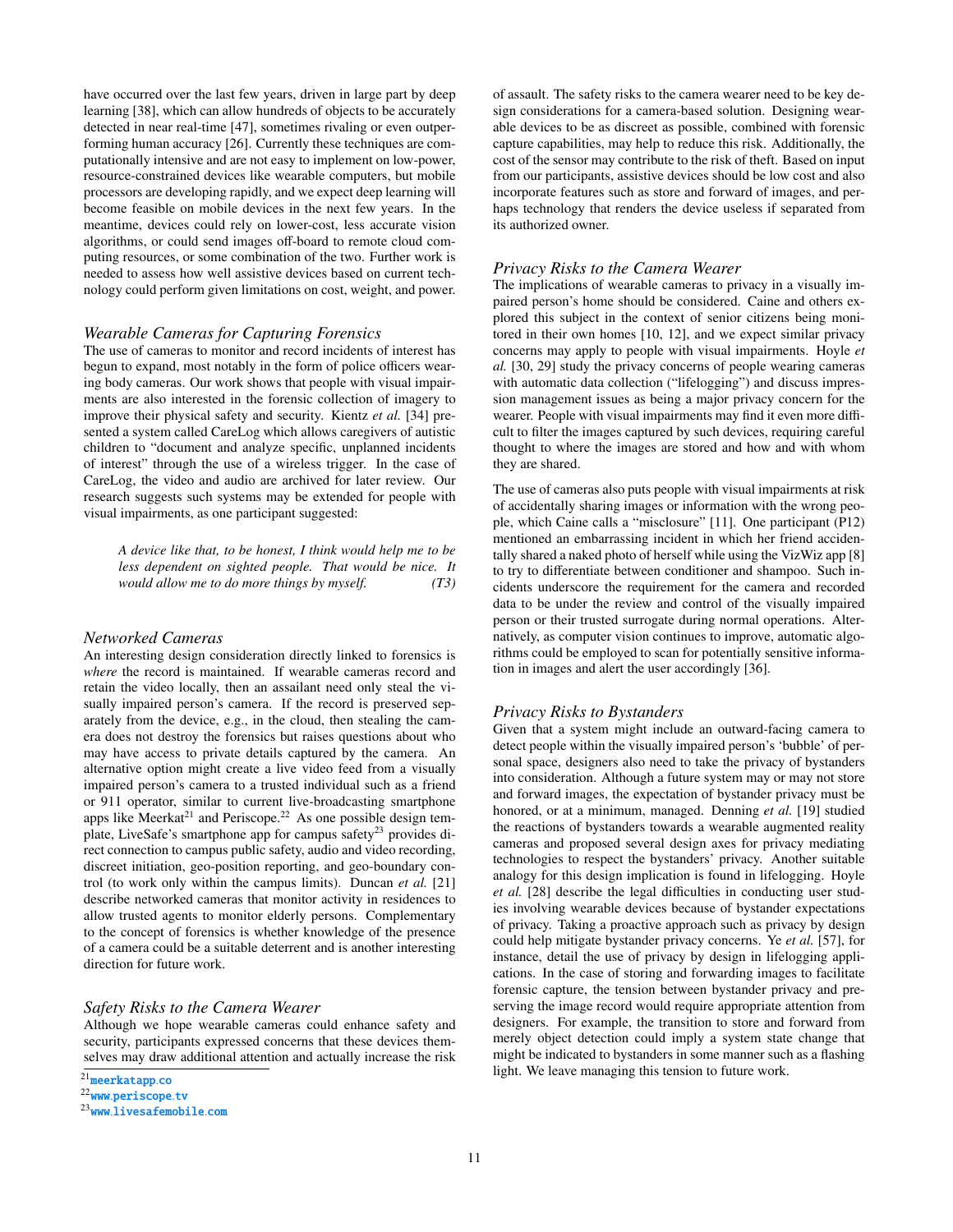#### *Beyond Cameras*

We also suggest that cameras could be used in conjunction with other rich sensing modalities. One participant (X1) mentioned the possibility of scanning for nearby cell phone signals to identify who was entering their privacy "bubble." It is possible to scan the local area for Bluetooth devices and make camera state decisions and user alerts based on received signal power, reported device type and unique ID. It may also be possible to monitor WiFi traffic to make inferences about the people (such as number and distance) carrying those devices nearby. Input from these non-visual sensors could then be used in combination with camera data, for instance, by turning on the camera when a new person is detected nearby.

#### *Concerns Related to Impairment Types*

Our participants had different types of visual impairments, and we grouped them based on their impairment history in order to observe any correlations between impairment type and security, privacy, and safety behaviors or concerns. One trend we observed is that the majority of the safety and security concerns we report were given by the congenitally blind participants, whereas only one low vision participant was extremely concerned about safety. However, given the small number of participants and the fact that our study did not investigate this correlation further (e.g. by asking followup questions), this observation would need to be confirmed in a future study. However, our interviews did strongly suggest that concerns are correlated with one's own personal history and experiences. For example, the fact that L5 was the only congenitally low vision participant that was extremely concerned about personal safety is likely due to them having actually experienced a robbery in the past. It is left to future work to understand any correlations between attitudes towards safety and participant demographics, impairments, and personal experiences.

## 9. CONCLUSIONS

In order to gain an understanding of the physical safety and security concerns of people with visual impairments, and how technological solutions such as wearable cameras can address such concerns, we conducted semi-structured interviews with 19 participants. Our sample was predominantly urban, represented a wide range of ages and visual impairments, and had a balanced gender distribution. We reported on various *concerns* that people with visual impairments have about their physical safety and security, their *coping mechanisms* to address these concerns, and *desired information and design suggestions* in the context of assistive solutions to address safety and security.

We found that people with visual impairments have significant concerns about their physical safety in the context of crime, as they feel not only vulnerable but also unable to fully assess their environment. People with visual impairments, as a result, must develop several coping mechanisms that range between, and include, the extremes of complete acceptance of risk and the complete avoidance of performing certain activities. In addition to finding wearable cameras as a helpful tool to provide feedback about the environment, our participants indicated that the forensic collection of imagery would be helpful in the case of assault. We hope that the results of this study will help illuminate the unique concerns, behaviors, and needs of people with visual impairments in the context of physical safety and security, and will motivate further research to address their needs.

## 10. ACKNOWLEDGMENTS

This material is based upon work supported by the National Science Foundation under awards CNS-1408730 and IIS-1253549. We thank Roberto Hoyle for helping us develop the interview protocol. We especially thank our participants, as well as Barbara Salisbury from the Bloomington Chapter of the American Council for the Blind, Michelle Tyler Lagunas from the Lions Center for the Blind, Erin Foley from the Hatlen Center (a program of Junior Blind), Beth Berenson from the LightHouse for the Blind and Visually Impaired, and Dorothy Lenard from IU Disability Services for Students for helping us recruit participants. Finally, we thank our paper shepherd, Simson Garfinkel, for his feedback and suggestions, and the anonymous reviewers for their helpful comments.

## 11. REFERENCES

- <span id="page-11-8"></span>[1] Sami Abboud, Shlomi Hanassy, Shelly Levy-Tzedek, Shachar Maidenbaum, and Amir Amedi. 2014. EyeMusic: Introducing a "visual" colorful experience for the blind using auditory sensory substitution. *issues* 12, 13 (2014), 14. DOI: http://dx.doi.org/10.[3233/RNN-130338](http://dx.doi.org/10.3233/RNN-130338)
- <span id="page-11-1"></span>[2] Tousif Ahmed, Roberto Hoyle, Kay Connelly, David Crandall, and Apu Kapadia. 2015. Privacy Concerns and Behaviors of People with Visual Impairments. In *Proceedings of the 33rd Annual ACM Conference on Human Factors in Computing Systems (CHI '15)*. ACM, New York, NY, USA, 3523–3532. DOI: http://dx.doi.org/10.[1145/2702123](http://dx.doi.org/10.1145/2702123.2702334).<sup>2702334</sup>
- <span id="page-11-3"></span>[3] American Academy of Ophthalmology. 2010. What is Low Vision? (2010).

http://www.aao.[org/eye-health/diseases/low-vision](http://www.aao.org/eye-health/diseases/low-vision)

- <span id="page-11-2"></span>[4] American Foundation for the Blind. 2008. Key Definitions of Statistical Terms. (2008). http://www.afb.[org/info/blindness-statistics/key](http://www.afb.org/info/blindness-statistics/key-definitions-of-statistical-terms/25)[definitions-of-statistical-terms/25](http://www.afb.org/info/blindness-statistics/key-definitions-of-statistical-terms/25)
- <span id="page-11-4"></span>[5] American Foundation for the Blind. 2016. CCTV/Video Magnifier. (2016). http://www.afb.[org/info/living-with](http://www.afb.org/info/living-with-vision-loss/for-job-seekers/careerconnect-virtual-worksites/retail-worksite-for-low-vision-users/cctv-video-magnifier/12345)[vision-loss/for-job-seekers/careerconnect-virtual](http://www.afb.org/info/living-with-vision-loss/for-job-seekers/careerconnect-virtual-worksites/retail-worksite-for-low-vision-users/cctv-video-magnifier/12345)[worksites/retail-worksite-for-low-vision-users/](http://www.afb.org/info/living-with-vision-loss/for-job-seekers/careerconnect-virtual-worksites/retail-worksite-for-low-vision-users/cctv-video-magnifier/12345) [cctv-video-magnifier/12345](http://www.afb.org/info/living-with-vision-loss/for-job-seekers/careerconnect-virtual-worksites/retail-worksite-for-low-vision-users/cctv-video-magnifier/12345)
- <span id="page-11-6"></span>[6] Shiri Azenkot, Sanjana Prasain, Alan Borning, Emily Fortuna, Richard E. Ladner, and Jacob O. Wobbrock. 2011. Enhancing Independence and Safety for Blind and Deaf-blind Public Transit Riders. In *Proceedings of the SIGCHI Conference on Human Factors in Computing Systems (CHI '11)*. ACM, New York, NY, USA, 3247–3256. DOI:http://dx.doi.org/10.[1145/1978942](http://dx.doi.org/10.1145/1978942.1979424).<sup>1979424</sup>
- <span id="page-11-0"></span>[7] Shiri Azenkot, Kyle Rector, Richard Ladner, and Jacob Wobbrock. 2012. PassChords: Secure Multi-touch Authentication for Blind People. In *Proceedings of the 14th International ACM SIGACCESS Conference on Computers and Accessibility (ASSETS '12)*. ACM, New York, NY, USA, 159–166. DOI:http://dx.doi.org/10.[1145/2384916](http://dx.doi.org/10.1145/2384916.2384945).<sup>2384945</sup>
- <span id="page-11-5"></span>[8] Jeffrey P. Bigham, Chandrika Jayant, Hanjie Ji, Greg Little, Andrew Miller, Robert C. Miller, Robin Miller, Aubrey Tatarowicz, Brandyn White, Samual White, and Tom Yeh. 2010. VizWiz: Nearly Real-time Answers to Visual Questions. In *Proceedings of the 23Nd Annual ACM Symposium on User Interface Software and Technology (UIST '10)*. ACM, New York, NY, USA, 333–342. DOI: http://dx.doi.org/10.[1145/1866029](http://dx.doi.org/10.1145/1866029.1866080).<sup>1866080</sup>
- <span id="page-11-7"></span>[9] Kelly Caine. 2009a. *Exploring everyday privacy behaviors and misclosures*. Ph.D. Dissertation. Georgia Institute of Technology. http://hdl.handle.[net/1853/31665](http://hdl.handle.net/1853/31665)
- <span id="page-11-9"></span>[10] Kelly Caine, Selma Sabanovic, and Mary Carter. 2012. The effect of monitoring by cameras and robots on the privacy enhancing behaviors of older adults. In *HRI*, Holly A. Yanco,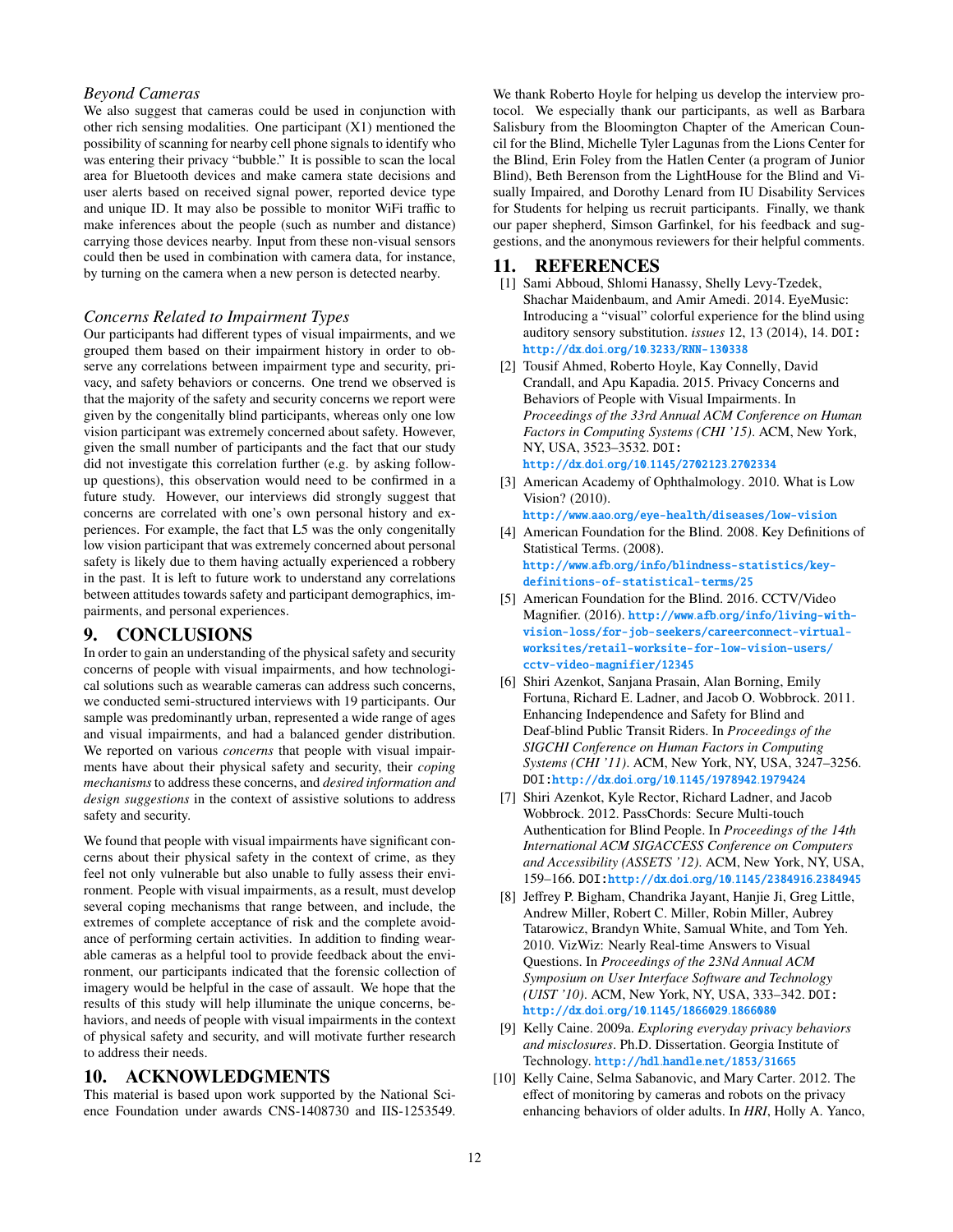Aaron Steinfeld, Vanessa Evers, and Odest Chadwicke Jenkins (Eds.). ACM, 343–350. DOI: http://dx.doi.org/10.[1145/2157689](http://dx.doi.org/10.1145/2157689.2157807).<sup>2157807</sup>

<span id="page-12-18"></span>[11] Kelly E. Caine. 2009b. Supporting Privacy by Preventing Misclosure. In *Extended Abstracts on Human Factors in Computing Systems (CHI EA '09)*. ACM, New York, NY, USA, 3145–3148. DOI:

http://dx.doi.org/10.[1145/1520340](http://dx.doi.org/10.1145/1520340.1520448).<sup>1520448</sup>

- <span id="page-12-15"></span>[12] Kelly E. Caine, Celine Y. Zimmerman, Zachary Schall-Zimmerman, William R. Hazlewood, Alexander C. Sulgrove, L. Jean Camp, Katherine H. Connelly, Lesa L. Huber, and Kalpana Shankar. 2010. DigiSwitch: Design and Evaluation of a Device for Older Adults to Preserve Privacy While Monitoring Health at Home. In *Proceedings of the 1st ACM International Health Informatics Symposium (IHI '10)*. ACM, New York, NY, USA, 153–162. DOI: http://dx.doi.org/10.[1145/1882992](http://dx.doi.org/10.1145/1882992.1883016).<sup>1883016</sup>
- <span id="page-12-6"></span>[13] Megan Campbell, Cynthia Bennett, Caitlin Bonnar, and Alan Borning. 2014. Where's My Bus Stop?: Supporting Independence of Blind Transit Riders with StopInfo. In *Proceedings of the 16th International ACM SIGACCESS Conference on Computers* & *Accessibility (ASSETS '14)*. ACM, New York, NY, USA, 11–18. DOI: http://dx.doi.org/10.[1145/2661334](http://dx.doi.org/10.1145/2661334.2661378).<sup>2661378</sup>
- <span id="page-12-2"></span>[14] Pete Carey. 2015. Smartphones, apps are liberating the blind and visually impaired. (2015). http://www.[mercurynews](http://www.mercurynews.com/business/ci_28641561/smartphones-apps-are-liberating-blind-and-visually-impaired).com/ [business/ci\\_28641561/smartphones-apps-are](http://www.mercurynews.com/business/ci_28641561/smartphones-apps-are-liberating-blind-and-visually-impaired)[liberating-blind-and-visually-impaired](http://www.mercurynews.com/business/ci_28641561/smartphones-apps-are-liberating-blind-and-visually-impaired)
- <span id="page-12-8"></span>[15] Brendan Cassidy, Gilbert Cockton, and Lynne Coventry. 2013. A Haptic ATM Interface to Assist Visually Impaired Users. In *Proceedings of the 15th International ACM SIGACCESS Conference on Computers and Accessibility (ASSETS '13)*. ACM, New York, NY, USA, Article 1, 8 pages. DOI:http://dx.doi.org/10.[1145/2513383](http://dx.doi.org/10.1145/2513383.2513433).<sup>2513433</sup>
- <span id="page-12-5"></span>[16] Hsuan-Eng Chen, Yi-Ying Lin, Chien-Hsing Chen, and I-Fang Wang. 2015. BlindNavi: A Navigation App for the Visually Impaired Smartphone User. In *Proceedings of the 33rd Annual ACM Conference Extended Abstracts on Human Factors in Computing Systems (CHI EA '15)*. ACM, New York, NY, USA, 19–24. DOI: http://dx.doi.org/10.[1145/2702613](http://dx.doi.org/10.1145/2702613.2726953).<sup>2726953</sup>
- <span id="page-12-11"></span>[17] James Coughlan and Roberto Manduchi. 2007. Color Targets: Fiducials to Help Visually Impaired People Find Their Way by Camera Phone. *J. Image Video Process.* 2007, 2 (Aug. 2007), 10–10. DOI: http://dx.doi.org/10.[1155/2007/96357](http://dx.doi.org/10.1155/2007/96357)
- <span id="page-12-10"></span>[18] D. Dakopoulos and N.G. Bourbakis. 2010. Wearable Obstacle Avoidance Electronic Travel Aids for Blind: A Survey. *IEEE Transactions on Systems, Man, and Cybernetics* 40, 1 (Jan 2010), 25–35. DOI: http://dx.doi.org/10.[1109/TSMCC](http://dx.doi.org/10.1109/TSMCC.2009.2021255).2009.<sup>2021255</sup>
- <span id="page-12-19"></span>[19] Tamara Denning, Zakariya Dehlawi, and Tadayoshi Kohno. 2014. In Situ with Bystanders of Augmented Reality Glasses: Perspectives on Recording and Privacy-mediating Technologies. In *Proceedings of the 32Nd Annual ACM Conference on Human Factors in Computing Systems (CHI '14)*. ACM, New York, NY, USA, 2377–2386. DOI: http://dx.doi.org/10.[1145/2556288](http://dx.doi.org/10.1145/2556288.2557352).<sup>2557352</sup>
- <span id="page-12-9"></span>[20] Bryan Dosono, Jordan Hayes, and Yang Wang. 2015. "I'm Stuck!": A Contextual Inquiry of People with Visual Impairments in Authentication. In *Eleventh Symposium On Usable Privacy and Security (SOUPS 2015)*. Ottawa,

151–168. https://www.usenix.[org/conference/soups2015/](https://www.usenix.org/conference/soups2015/proceedings/presentation/dosono) [proceedings/presentation/dosono](https://www.usenix.org/conference/soups2015/proceedings/presentation/dosono)

- <span id="page-12-14"></span>[21] John Duncan, L. Jean Camp, and William R. Hazelwood. 2009. The Portal Monitor: A Privacy-enhanced Event-driven System for Elder Care. In *Proceedings of the 4th International Conference on Persuasive Technology (Persuasive '09)*. ACM, New York, NY, USA, Article 36, 9 pages. DOI:http://dx.doi.org/10.[1145/1541948](http://dx.doi.org/10.1145/1541948.1541995).<sup>1541995</sup>
- <span id="page-12-7"></span>[22] Alexander Fiannaca, Ilias Apostolopoulous, and Eelke Folmer. 2014. Headlock: A Wearable Navigation Aid That Helps Blind Cane Users Traverse Large Open Spaces. In *Proceedings of the 16th International ACM SIGACCESS Conference on Computers* & *Accessibility (ASSETS '14)*. ACM, New York, NY, USA, 19–26. DOI: http://dx.doi.org/10.[1145/2661334](http://dx.doi.org/10.1145/2661334.2661453).<sup>2661453</sup>
- <span id="page-12-12"></span>[23] Frederic Gougoux, Franco Lepore, Maryse Lassonde, Patrice Voss, Robert J. Zatorre, and Pascal Belin. 2004. Neuropsychology: Pitch discrimination in the early blind. *Nature* 430, 6997 (15 07 2004), 309–309. http://dx.doi.org/10.[1038/430309a](http://dx.doi.org/10.1038/430309a)
- <span id="page-12-3"></span>[24] Susumu Harada, Daisuke Sato, Dustin W. Adams, Sri Kurniawan, Hironobu Takagi, and Chieko Asakawa. 2013. Accessible Photo Album: Enhancing the Photo Sharing Experience for People with Visual Impairment. In *Proceedings of the SIGCHI Conference on Human Factors in Computing Systems (CHI '13)*. ACM, New York, NY, USA, 2127–2136. DOI: http://dx.doi.org/10.[1145/2470654](http://dx.doi.org/10.1145/2470654.2481292).<sup>2481292</sup>
- <span id="page-12-0"></span>[25] Erika Harrell. 2015. *Crime Against Persons with Disabilities, 2009–2013 - Statistical Tables*. Technical Report. Bureau of Justice Statistics.

http://www.bjs.[gov/content/pub/pdf/capd0913st](http://www.bjs.gov/content/pub/pdf/capd0913st.pdf).pdf

- <span id="page-12-13"></span>[26] Kaiming He, Xiangyu Zhang, Shaoqing Ren, and Jian Sun. 2015. Delving Deep into Rectifiers: Surpassing Human-Level Performance on ImageNet Classification. *CoRR* abs/1502.01852 (2015). [http://arxiv](http://arxiv.org/abs/1502.01852).org/abs/1502.<sup>01852</sup>
- <span id="page-12-1"></span>[27] Marion Hersh and Michael A. Johnson. 2008. *Assistive Technology for Visually Impaired and Blind People* (1st ed.). Springer Publishing Company, Incorporated.
- <span id="page-12-20"></span>[28] Roberto Hoyle, Qatrunnada Ismail, David Crandall, and Apu Kapadia. 2015a. Challenges in Running Wearable Camera-Related User Studies. In *CSCW Workshop: The Future of Networked Privacy: Challenges* & *Opportunities*.
- <span id="page-12-17"></span>[29] Roberto Hoyle, Robert Templeman, Denise Anthony, David Crandall, and Apu Kapadia. 2015b. Sensitive Lifelogs: A Privacy Analysis of Photos from Wearable Cameras. In *Proceedings of The ACM SIGCHI Conference on Human Factors in Computing Systems (CHI '15)*. 1645–1648. DOI: http://dx.doi.org/10.[1145/2702123](http://dx.doi.org/10.1145/2702123.2702183).<sup>2702183</sup>
- <span id="page-12-16"></span>[30] Roberto Hoyle, Robert Templeman, Steven Armes, Denise Anthony, David Crandall, and Apu Kapadia. 2014. Privacy Behaviors of Lifeloggers using Wearable Cameras. In *Proceedings of the ACM International Joint Conference on Pervasive and Ubiquitous Computing (UbiComp)*. 571–582. DOI:http://dx.doi.org/10.[1145/2632048](http://dx.doi.org/10.1145/2632048.2632079).<sup>2632079</sup>
- <span id="page-12-4"></span>[31] Chandrika Jayant, Hanjie Ji, Samuel White, and Jeffrey P. Bigham. 2011. Supporting Blind Photography. In *The Proceedings of the 13th International ACM SIGACCESS Conference on Computers and Accessibility (ASSETS '11)*. ACM, New York, NY, USA, 203–210. DOI: http://dx.doi.org/10.[1145/2049536](http://dx.doi.org/10.1145/2049536.2049573).<sup>2049573</sup>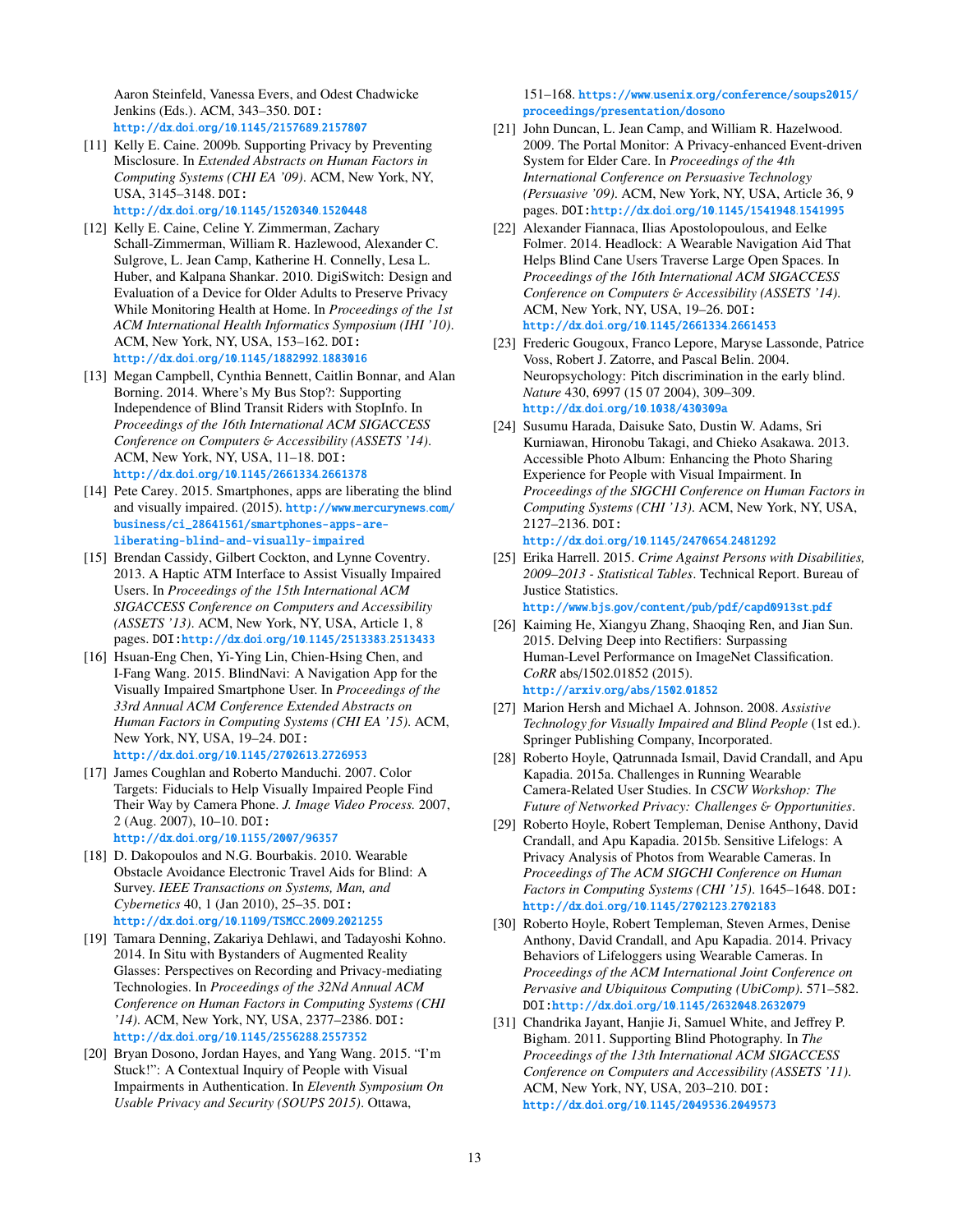<span id="page-13-12"></span>[32] Alekhya Jonnalagedda, Lucy Pei, Suryansh Saxena, Ming Wu, Byung-Cheol Min, Ermine A Teves, Aaron Steinfeld, and M Bernardine Dias. 2014. *Enhancing the Safety of Visually Impaired Travelers in and around Transit Stations*. Technical Report CMU-RI-TR-14-28. Robotics Institute, Pittsburgh, PA. [https:](https://www.ri.cmu.edu/publication_view.html?pub_id=7815)

#### //www.ri.cmu.[edu/publication\\_view](https://www.ri.cmu.edu/publication_view.html?pub_id=7815).html?pub\_id=7815

- <span id="page-13-1"></span>[33] Shaun K. Kane, Chandrika Javant, Jacob O. Wobbrock, and Richard E. Ladner. 2009. Freedom to Roam: A Study of Mobile Device Adoption and Accessibility for People with Visual and Motor Disabilities. In *Proceedings of the 11th International ACM SIGACCESS Conference on Computers and Accessibility (ASSETS '09)*. ACM, New York, NY, USA, 115–122. DOI:http://dx.doi.org/10.[1145/1639642](http://dx.doi.org/10.1145/1639642.1639663).<sup>1639663</sup>
- <span id="page-13-23"></span>[34] Julie A. Kientz, Gillian R. Hayes, Tracy L. Westeyn, Thad Starner, and Gregory D. Abowd. 2007. Pervasive Computing and Autism: Assisting Caregivers of Children with Special Needs. *IEEE Pervasive Computing* 6, 1 (Jan. 2007), 28–35. DOI:http://dx.doi.org/10.[1109/MPRV](http://dx.doi.org/10.1109/MPRV.2007.18).2007.<sup>18</sup>
- <span id="page-13-17"></span>[35] Andrew J. Kolarik, Silvia Cirstea, Shahina Pardhan, and Brian C.J. Moore. 2014. A summary of research investigating echolocation abilities of blind and sighted humans. *Hearing Research* 310 (2014), 60 – 68. DOI: [http://dx](http://dx.doi.org/10.1016/j.heares.2014.01.010).doi.org/10.1016/j.heares.2014.01.<sup>010</sup>
- <span id="page-13-24"></span>[36] Mohammed Korayem, Robert Templeman, Dennis Chen, David Crandall, and Apu Kapadia. 2016. Enhancing Lifelogging Privacy by Detecting Screens. In *Proceedings of the 2016 CHI Conference on Human Factors in Computing Systems (CHI '16)*.
- <span id="page-13-4"></span>[37] Liat Kornowski. 2012. How the Blind Are Reinventing the iPhone. *The Atlantic* (May 2012).
- <span id="page-13-21"></span>[38] Alex Krizhevsky, Ilya Sutskever, and Geoffrey E. Hinton. 2012. ImageNet Classification with Deep Convolutional Neural Networks. In *Advances in Neural Information Processing Systems*. 1097–1105.
- <span id="page-13-16"></span>[39] N. Lessard, M. Pare, F. Lepore, and M. Lassonde. 1998. Early-blind human subjects localize sound sources better than sighted subjects. *Nature* 395, 6699 (17 09 1998), 278–280. http://dx.doi.org/10.[1038/26228](http://dx.doi.org/10.1038/26228)
- <span id="page-13-18"></span>[40] Mandy Mandelstein. 2016. Kodak's New 4K Camera Captures Beautiful 360 Video For the Price of a GoPro. (2016). http://gizmodo.[com/kodaks-new-4k-camera](http://gizmodo.com/kodaks-new-4k-camera-captures-beautiful-360-video-for-t-1751390086)[captures-beautiful-360-video-for-t-1751390086](http://gizmodo.com/kodaks-new-4k-camera-captures-beautiful-360-video-for-t-1751390086)
- <span id="page-13-20"></span>[41] Tim Moynihan. 2015. How This Magical 16-Lens Camera Will Actually Work. (2015). http://www.wired.[com/2015/10/light-l16-camera/](http://www.wired.com/2015/10/light-l16-camera/)
- <span id="page-13-2"></span>[42] Maia Naftali and Leah Findlater. 2014. Accessibility in Context: Understanding the Truly Mobile Experience of Smartphone Users with Motor Impairments. In *Proceedings of the 16th International ACM SIGACCESS Conference on Computers* & *Accessibility (ASSETS '14)*. ACM, New York, NY, USA, 209–216. DOI:
	- http://dx.doi.org/10.[1145/2661334](http://dx.doi.org/10.1145/2661334.2661372).<sup>2661372</sup>
- <span id="page-13-6"></span>[43] National Federation of the Blind. 2016a. Braille Readers are Leaders. (2016). https://nfb.[org/braille-campaign](https://nfb.org/braille-campaign)
- <span id="page-13-5"></span>[44] National Federation of the Blind. 2016b. Braille Usage. (2016). https://nfb.[org/braille-usage-toc](https://nfb.org/braille-usage-toc)
- <span id="page-13-0"></span>[45] U.S. Department of Veterans Affairs. 2002. *Visual Impairment and Blindness*. Technical Report. Department of Veterans Affairs. http://www.[publichealth](http://www.publichealth.va.gov/docs/vhi/visual_impairment.pdf).va.gov/docs/ [vhi/visual\\_impairment](http://www.publichealth.va.gov/docs/vhi/visual_impairment.pdf).pdf
- <span id="page-13-3"></span>[46] World Health Organization. 2014. Visual impairment and blindness, fact sheet 282. (2014). http://www.who.[int/mediacentre/factsheets/fs282/en/](http://www.who.int/mediacentre/factsheets/fs282/en/)
- <span id="page-13-22"></span>[47] Joseph Redmon, Santosh Kumar Divvala, Ross B. Girshick, and Ali Farhadi. 2015. You Only Look Once: Unified, Real-Time Object Detection. *arXiv* abs/1506.02640 (2015). [http://arxiv](http://arxiv.org/abs/1506.02640).org/abs/1506.<sup>02640</sup>
- <span id="page-13-14"></span>[48] Marcus Renner and Ellen Taylor-Powell. 2003. *Analyzing Qualitative Data*. Technical Report. University of Wisconsin-Extension., Cooperative Extension, Madison Wisconsin, USA. [http:](http://learningstore.uwex.edu/assets/pdfs/g3658-12.pdf) //learningstore.uwex.[edu/assets/pdfs/g3658-12](http://learningstore.uwex.edu/assets/pdfs/g3658-12.pdf).pdf
- <span id="page-13-15"></span>[49] Johnny Saldana. 2009. *The Coding Manual for Qualitative Researchers*. Sage, Los Angeles, California.
- <span id="page-13-19"></span>[50] Vlad Savov. 2016. Dual-camera phones are the future of mobile photography. (2016). http://www.theverge.[com/2016/4/11/11406098/lg-g5](http://www.theverge.com/2016/4/11/11406098/lg-g5-huawei-p9-two-camera-smartphone-trend-apple) [huawei-p9-two-camera-smartphone-trend-apple](http://www.theverge.com/2016/4/11/11406098/lg-g5-huawei-p9-two-camera-smartphone-trend-apple)
- <span id="page-13-9"></span>[51] Roy Shilkrot, Jochen Huber, Connie Liu, Pattie Maes, and Suranga Chandima Nanayakkara. 2014. A Wearable Text-reading Device for the Visually-impaired. In *CHI '14 Extended Abstracts on Human Factors in Computing Systems (CHI EA '14)*. ACM, New York, NY, USA, 193–194. DOI:http://dx.doi.org/10.[1145/2559206](http://dx.doi.org/10.1145/2559206.2579520).<sup>2579520</sup>
- <span id="page-13-11"></span>[52] Kristen Shinohara and Jacob O. Wobbrock. 2011. In the Shadow of Misperception: Assistive Technology Use and Social Interactions. In *Proceedings of the SIGCHI Conference on Human Factors in Computing Systems (CHI '11)*. ACM, New York, NY, USA, 705–714. DOI: http://dx.doi.org/10.[1145/1978942](http://dx.doi.org/10.1145/1978942.1979044).<sup>1979044</sup>
- <span id="page-13-7"></span>[53] Violeta Voykinska, Shiri Azenkot, Shaomei Wu, and Gilly Leshed. 2016. How Blind People Interact with Visual Content on Social Networking Services. In *Proceedings of the 19th ACM Conference on Computer-Supported Cooperative Work* & *Social Computing, CSCW 2016, San Francisco, CA, USA, February 27 - March 2, 2016*. 1582–1593. DOI: http://dx.doi.org/10.[1145/2818048](http://dx.doi.org/10.1145/2818048.2820013).<sup>2820013</sup>
- <span id="page-13-13"></span>[54] Tianyu Wang, Giuseppe Cardone, Antonio Corradi, Lorenzo Torresani, and Andrew T. Campbell. 2012. WalkSafe: A Pedestrian Safety App for Mobile Phone Users Who Walk and Talk While Crossing Roads. In *Proceedings of the Twelfth Workshop on Mobile Computing Systems* & *Applications (HotMobile '12)*. ACM, New York, NY, USA, Article 5, 6 pages. DOI: http://dx.doi.org/10.[1145/2162081](http://dx.doi.org/10.1145/2162081.2162089).<sup>2162089</sup>
- <span id="page-13-8"></span>[55] Shaomei Wu and Lada A. Adamic. 2014. Visually Impaired Users on an Online Social Network. In *Proceedings of the SIGCHI Conference on Human Factors in Computing Systems (CHI '14)*. ACM, New York, NY, USA, 3133–3142.

DOI:http://dx.doi.org/10.[1145/2556288](http://dx.doi.org/10.1145/2556288.2557415).<sup>2557415</sup>

- <span id="page-13-10"></span>[56] Hanlu Ye, Meethu Malu, Uran Oh, and Leah Findlater. 2014a. Current and Future Mobile and Wearable Device Use by People with Visual Impairments. In *Proceedings of the SIGCHI Conference on Human Factors in Computing Systems (CHI '14)*. ACM, New York, NY, USA, 3123–3132. DOI:http://dx.doi.org/10.[1145/2556288](http://dx.doi.org/10.1145/2556288.2557085).<sup>2557085</sup>
- <span id="page-13-25"></span>[57] Tengqi Ye, Brian Moynagh, Rami Albatal, and Cathal Gurrin. 2014b. Negative FaceBlurring: A Privacy-by-Design Approach to Visual Lifelogging with Google Glass. In *Proceedings of the 23rd ACM International Conference on Conference on Information and Knowledge Management, CIKM 2014, Shanghai, China, November 3-7, 2014*.